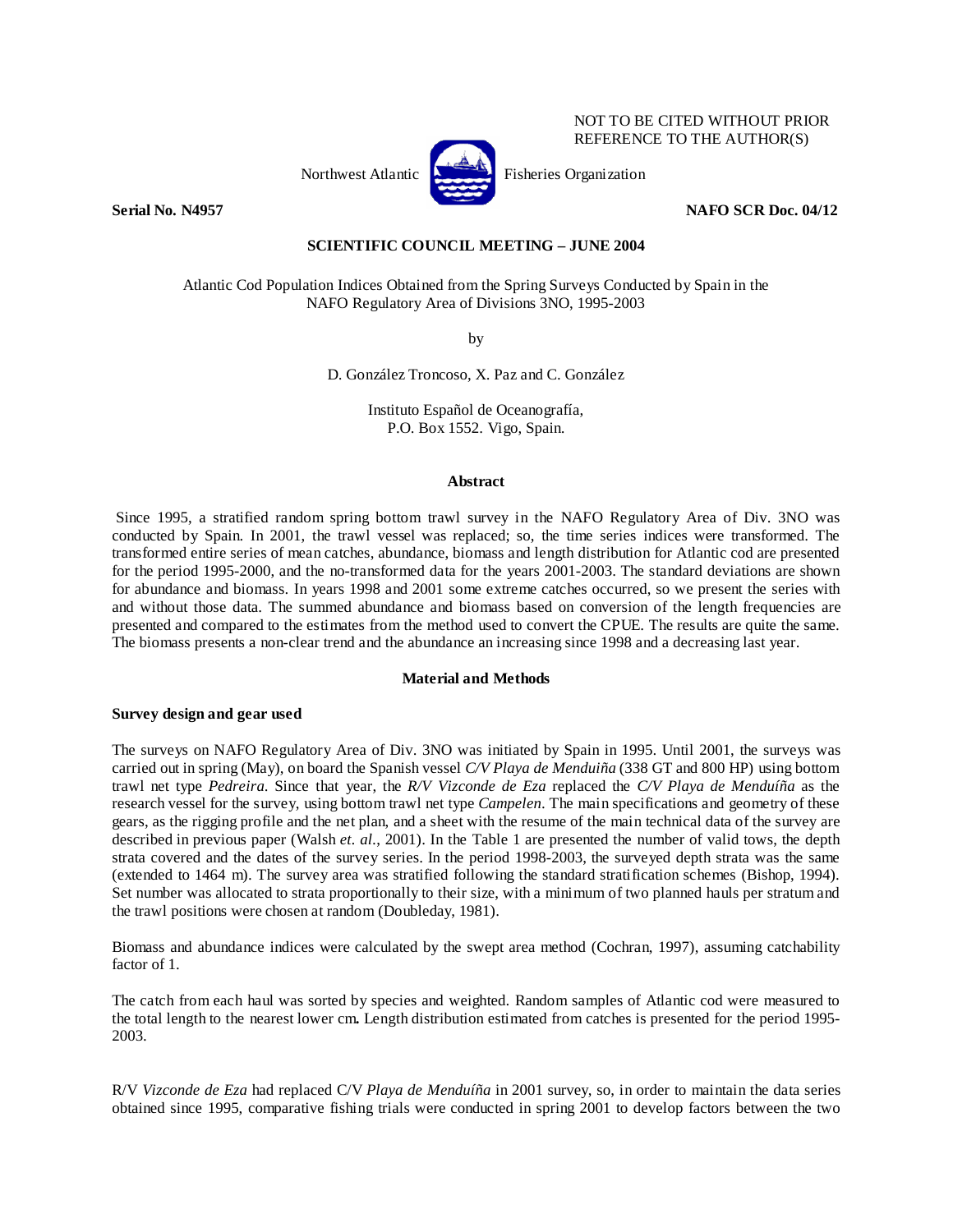fishing vessel and gear combinations. A series of 92 paired hauls was carried out, 90 of then were valid hauls. Mean catch, stratified mean catch, abundance, biomass and their respective standard deviations, and length distribution, were transformed from C/V *Playa de Menduíña* series to R/V *Vizconde de Eza* series.

#### **Atlantic cod stratified mean catches and SD**

The mean catch  $(\bar{y}_i)$  and the variance (*Var<sub>i</sub>*) are calculated by stratum by the following formulas:

$$
\overline{y}_i = \sum_{j=1}^{T_i} \frac{y_j}{T_i}, \quad i = 1, \dots, h
$$

$$
Var_i = \sum_{j=1}^{T_i} \frac{(y_j - \overline{y}_i)^2}{T_i - 1}, \quad i = 1, ..., h
$$

where:  $y_j$  is the catch in haul *j* 

 $T_i$  is the number of hauls in the stratum  $i$ 

*h* is the total number of strata

and the stratified mean catch ( $\bar{y}^{str}_i$ ) and the stratified variance ( $Var^{str}_i$ ) by stratum are obtained as follow:

$$
\overline{y}_i^{str} = \overline{y}_i n_i, \quad i = 1, ..., h
$$
  

$$
Var_i^{str} = Var_i \frac{n_i^2}{T_i}, \quad i = 1, ..., h
$$

where:  $n_i$  is the area of the stratum *i*,  $i = 1,...,h$ 

Then the total stratified mean catch  $(\bar{y})$  and the variance (*Var*) by year are calculated according to the formulas:

$$
\overline{Y} = \sum_{i=1}^{h} \frac{\overline{y}_{i}^{str}}{N}
$$

$$
Var = \sum_{i=1}^{h} \frac{Var_{i}^{str}}{N^{2}}
$$

where: 1 *h i i*  $N = \sum n$  $=\sum_{i=1}^{n} n_i$  is the total area by year

The stratified standard deviation (SD) by year is calculated as the square root of the stratified variance by year.

### **Conversion factors**

To convert data series it was necessary to calculated the factor power correction (FPC), typically estimated by use of catch per unit of effort (CPUE) observations for the two vessels. In this case, a multiplicative model solved by generalized method by haul was adjusted to convert mean catch, abundance and biomass. Although there are many models to convert the CPUE, we choose one of them that has less error (Wilderbuer *et al.*, 1998, González Troncoso and Paz, 2003).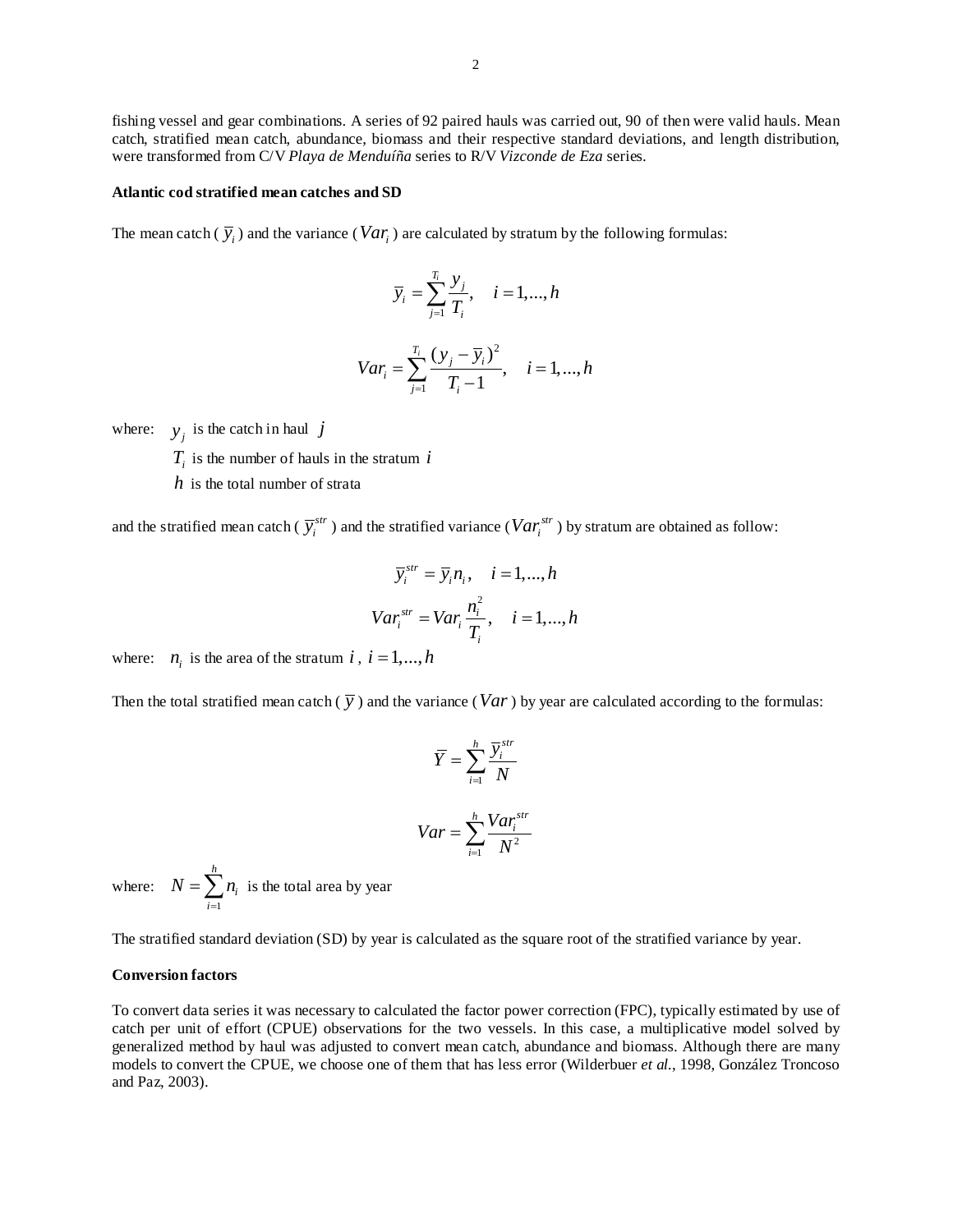Robson (1966) proposed the following multiplicative model to establish the relationship between the CPUEs for the two ships:

$$
CPUE_{ij} = e^{\mu + t_i + h_j + \varepsilon_{ij}}
$$

where:  $t_i$  is the effect of the ship  $i$ ,  $i = 1, 2$ 

- $h_i$  is the effect of the haul *j*, *j* = 1,...,90
- $\mu$  is the model parameter

 $\epsilon$  is the model error

A logarithmic transformation is performed in order to obtain a linear expression:

$$
\ln(CPUE_{ij}) = \mu + t_i + h_j + \varepsilon_{ij}
$$

This equation was adjusted by generalized linear regression assuming the following restriction necessary to estimate all parameters:

$$
\sum_{i=1}^{2} t_i = 0 \Rightarrow t_1 = t = -t_2
$$

giving the following estimation of the FPC (Sissenwine and Bowman, 1978):

$$
\overline{F}PC = \frac{\overline{C}PUE_2}{\overline{C}PUE_1} = e^{2t(1+0.5s^2)}
$$
 (1)

where  $s^2$  is the variance obtained in the estimate of  $t$ .

This model was applied to convert mean catches and biomass. To convert abundance, we used the same formula but with abundance per unit of effort, instead of CPUE. We use, in all cases, only the hauls in which both vessels had non cero catch.

In the other hand, to convert the length distribution, the following multiplicative model, proposed by Warren (1997) was adjusted:

$$
Ratio = \alpha l^{\beta} e^{\delta l} \tag{2}
$$

where:  $Ratio = \frac{Campelen Catch}{Pedreira Catch}$  by length

*l* is the length  $\alpha$ ,  $\beta$  and  $\delta$  are the estimated parameters.

For more details, see Paz *et al.* (2002).

We use, in all cases, only the hauls in which both vessels had non cero catch.

Following the recommendations of the 2003 Scientific Council Meeting, abundance and biomass were obtained from the two methods and compared. For obtained the biomass from the length distribution, we use the following formula: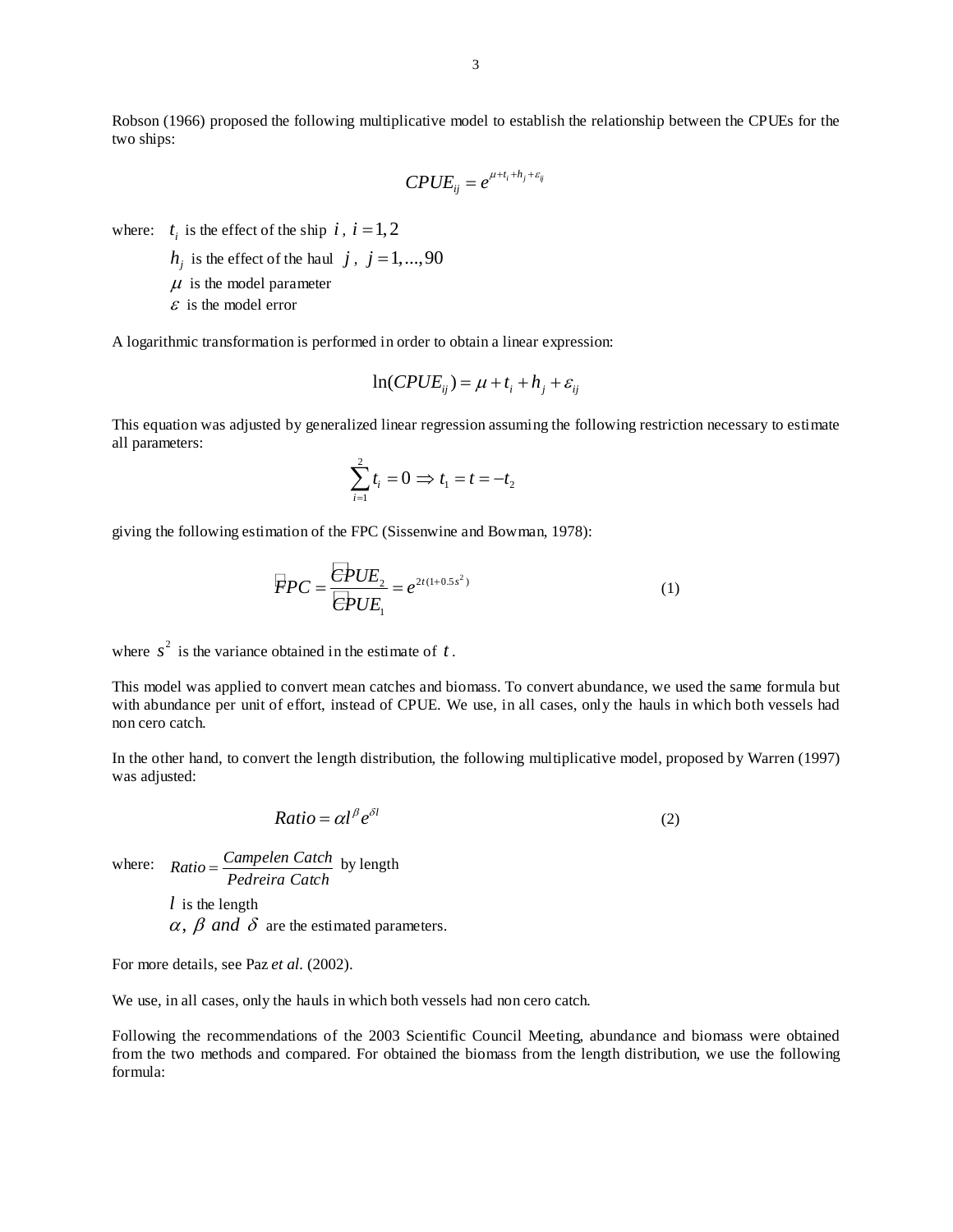$$
W = a(l + 0.5)^{b} N
$$
  
where:  $l = length$   
 $N = number$ 

# **Data series**

For 1995-2000, transformed C/V *Playa de Menduíña* data series are presented. For 2002 and 2003, original R/V *Vizconde de Eza* data series are presented. In 2001, the deeper strata was not surveyed by the calibration experience. As the objective is to have data in all the strata surveyed last years, to obtained the more annual homogeneity possible in the series, in the no surveyed strata by the R/V *Vizconde de Eza* the transformed C/V *Playa de Menduíña* data are put. This was made to mean catch, stratified mean catch, abundance and biomass. In this way, in the strata surveyed the original R/V *Vizconde de Eza* data are presented and in the strata not surveyed the transformed C/V *Playa de Menduíña* are offered.

The method to convert the indices from the length distribution has some problems: no accurate variance and, as the fit is very poor in the extreme data, we must apply another parameters for the extreme lengths, and the cut points are choosing without objective criterion. Because of that, we do not consider this method the best one for estimating the indices.

### **Outliers**

In 1998, a 8 tonnes catch occurs in the 724 stratum (C/V *Playa de Menduíña*), so the indices were calculated with that haul and without that haul. Quite the same occurs in 2001, when there were two hauls with catches of more than a tonne in 359 and 723 strata (R/V *Vizconde de Eza*). For identifying those outliers, we plot the Box Plot of de data. We present the indices with and without those two data.

In the other hand, when we adjust lengths, we find some outliers in the regression. In order to identifying those outliers, we used the Cook´s distance.

#### **Results**

### **Outliers**

As we can see in the Fig. 1, in 1998 there is a clear extreme of 8 tonnes catch, corresponding 58<sup>th</sup> haul. And as we can see in Fig. 2, there are in 2001 two clear extremes of more than 1 tonne, corresponding  $51<sup>th</sup>$  and  $92<sup>th</sup>$  hauls. As in these years the biomass and abundance change drastically if we include those points or not, we decide to present the series with and without them. The extreme data are showing in Table 2.

In Table 3 and in Fig. 3 we can see the outliers of the length adjust. We eliminated of the regret the 109 and 17 lengths, that are the most outliers.

### Atlantic cod Mean Catches

To convert mean catches, the CPUE was adjusted in model (1), giving the  $\overline{PPC}_{bio} = 0.34992321$ .

The Atlantic cod mean catches by stratum are presented in Table 4, included swept area, number of hauls and SD. Atlantic cod stratified mean catches and their SD are presented in Table 5 with and without outliers. Data from year 1995 are added, although in that year a few sets were made, so it is not representative. In Fig. 4 we present the data with all the hauls, and in Fig. 5 without the outliers in years 1998 and 2001. The Atlantic cod indices show a nonclear trend. The results are very sensitive to the highest catch values corresponding to a few hauls.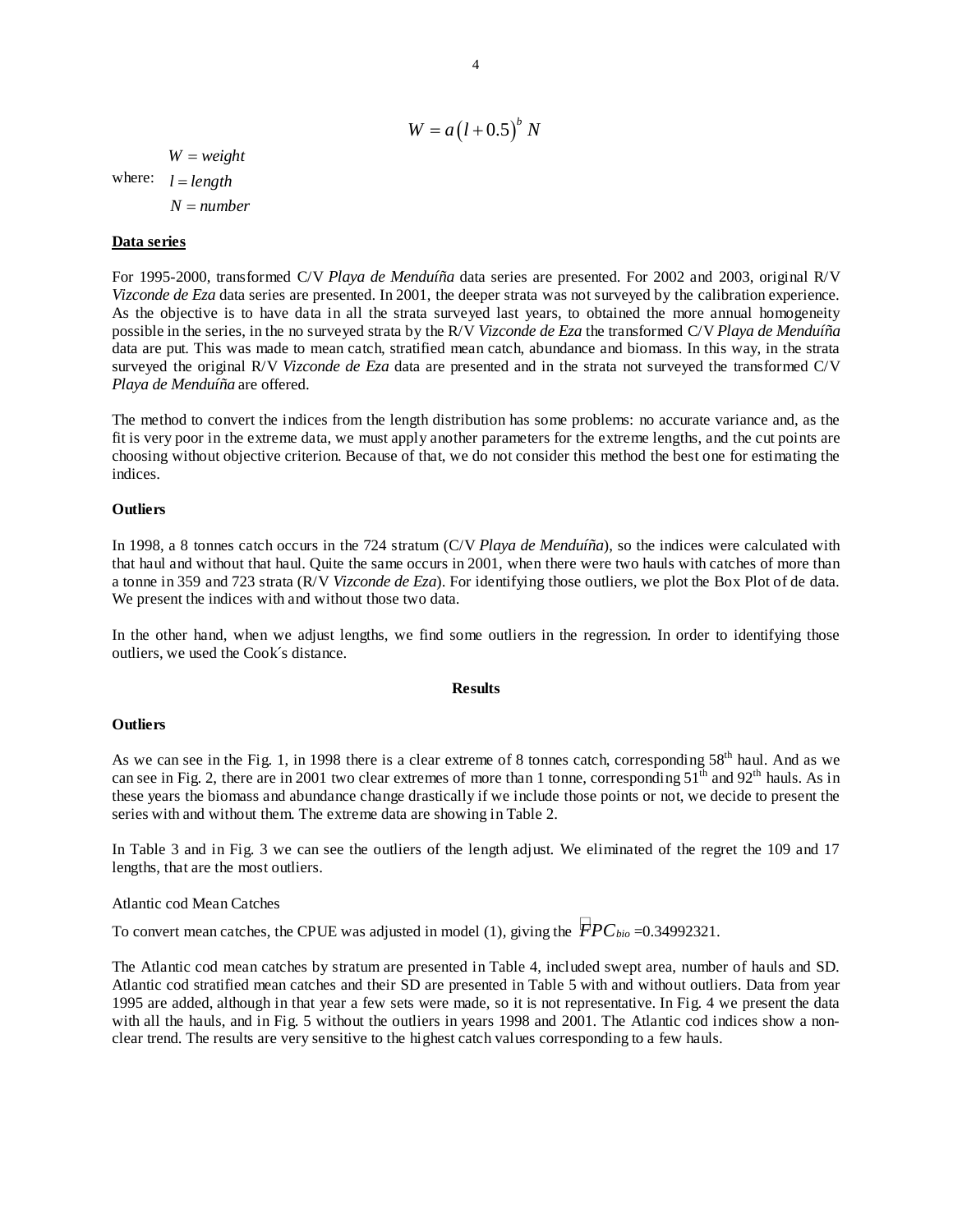# **Atlantic cod Biomass**

The entire time series (1995-2003) of biomass and their SD estimates of Atlantic cod are presented (updated and converted) in Table 6. For years 1998 and 2001, the data are presented with and without outliers. In Fig. 6 we present the data with all the strata, and in Fig. 7 without the outliers. The Atlantic cod indices show a non-clear trend.

To convert biomass, the CPUE was adjusted in model (1), giving the  $\overline{FPC_{bio}}=0.34992321$ . Besides the transformed biomass series, we present the biomass obtained from the length distribution. Parameters a and b are presented in Table 7, and in Table 6 we present the comparison between the two indices. The trend in both cases is the same (Fig. 8), and the values are very near. In this figure, we present the data for 1998 and 2001 without outliers.

### **Atlantic cod Abundance**

As in biomass, the entire time series (1995-2003) of abundance and their SD estimates of Atlantic cod are presented (updated and converted) in Table 8. For years 1998 and 2001, the data are presented without outliers, too. In Fig. 9 we present the data with all strata, and a non-clear trend is detected. Although, the same data without outliers (Fig. 10) show an increasing of the Atlantic cod abundance since 1998, and a decreasing in the last year.

To convert abundance, the abundance per unit of effort was adjusted in model (1), giving the  $\overline{FPC}_{ab}$ =0.29140936. Besides the transformed abundance series, we present the abundance obtained summing the transformed length distribution. In Table 8 we present the comparison between the two indices. The trend in both cases is the quite same (Fig. 11), and the values are very near. Besides this, in this figure we present the data for 1998 and 2001 without outliers.

# **Atlantic cod Length Distribution**

The result of the model proposed by Warren (2) for Atlantic cod was the following:

Ln(Ratio) = exp(-7.3358+2.1637ln(
$$
l
$$
)-0.479 $l$ )

Fig. 12 shows the ratios and their fit. In this figure, we observed that, above 56 cm, the fit is very poor, so another conversion factor is applied for these values. Like the trend of the values between 56-79 and the values above 80 are opposite, we calculated a factor for every length stage. So, three length classes are formed as follow ( $cf = conversion$ factor):

For  $l \le 55$ : cf = exp(-7.3358+2.1637ln( *l*)-0.479*l*) For  $56 \le l \le 79$ : cf = 0.555 For  $l \le 80$ : cf = 0.125

In Table 9 is shown Atlantic cod length distribution per thousand, besides the sampled size and its catch for the period 1995-2003. In Fig. 13 we can see the length distribution evolution along the years. The population structure shows a very deflected situation. The SSB (i.e., lengths greater than 45 cm.) appears very low.

### **References**

BISHOP, C. A. 1994. Revisions and additions to stratification schemes used during research vessel surveys in NAFO Subareas 2 and 3*.* NAFO SCR Doc., No 43, Serial No N2413, 23 pp.

- COCHRAN, W. G. 1997. Sampling techniques. J. Wiley and Sons, N.Y., 428 pp.
- DOUBLEDAY, W. G. 1981. Manual on groundfish surveys in the Northwest Atlantic. NAFO Sci. Coun. Studies, 2, 55.
- GONZÁLEZ TRONCOSO, D. and X. PAZ. 2003. Testing methods for estimating the Factor Power Correction obtained from the comparative Fishing Trial: C/V *Playa de Menduíña* versus R/V *Vizconde de Eza*. NAFO SCR Doc. 03/XX. Serial nº XXXX.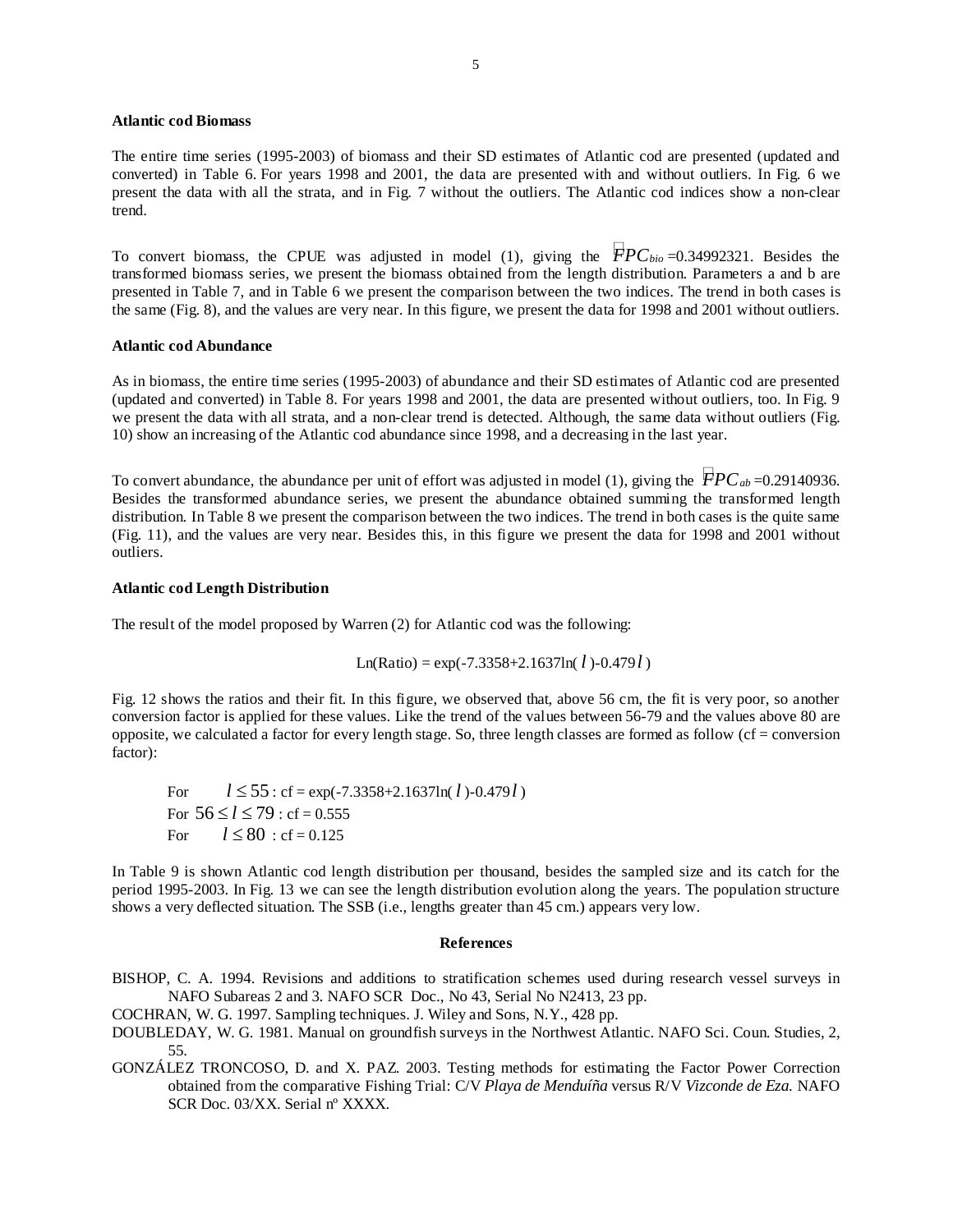- PAZ, X., D. GONZÁLEZ TRONCOSO and P. DURÁN MUÑOZ. 2002. Comparative Exercise between the C/V *Playa de Menduíña* and the R/V *Vizconde de Eza* in the NAFO Divisions 3NO in May 2001. NAFO SCR Doc. 02/5. Serial nº 4603, 25 pp.
- ROBSON, D. S. 1966. Estimation of the relative fishing power in individual ships. Res. Bull. Int. Comm. N. W. Atl. Fish. 3: 5-14
- SISSENWINE, M. P. and E. W. BOWMAN. 1978. An analysis of some factors affecting the catchabality of fish by bottom trawls. ICNAF, Res. Bull. 13: 81-97
- WALSH, J.S., X. PAZ and P. DURÁN. 2001. A preliminary investigation of the efficiency of Canadian and Spanish Survey bottom trawls on the Southern Bank. NAFO SCR Doc., 01/74, Serial Number 4453, 18 pp.
- WARREN, W. G.. 1997. Report on the comparative fishing trial between the *Gadus Atlantica* and *Teleost*. NAFO Sci. Coun. Studies, 29: 81-92
- WILDERBUER, T. K., R. F. KAPPENMAN and D. R. GUNDERSON. 1998. Analysis of fishing power correction factor estimates from a trawl comparison experiment. N. Am. J. Fish. Manage, 18: 11-18.

**TABLE 1.-** Spanish spring bottom trawl surveys on NAFO Div. 3NO: 1995-2003

| Year | Vessel                | Valid tows | Depth strata covered (m) | Dates              |
|------|-----------------------|------------|--------------------------|--------------------|
| 1995 | C/V Playa de Menduíña | 77         | $>56-731$                | May 18-May 29      |
| 1996 | C/V Playa de Menduíña | 112        | $>56-1098$               | May 07-May 24      |
| 1997 | C/V Playa de Menduíña | 128        | $>56-1280$               | April 26-May 18    |
| 1998 | C/V Playa de Menduíña | 124        | $> 56 - 1464$            | May 06-May 26      |
| 1999 | C/V Playa de Menduíña | 114        | $>56-1464$               | May 07-May 26      |
| 2000 | C/V Playa de Menduíña | 118        | $>56-1464$               | May 07-May 28      |
| 2001 | R/V Vizconde de Eza   | 90         | $>56-1116$               | May 05-May 23      |
| 2002 | R/V Vizconde de Eza   | 125        | $>56-1464$               | April 29-May 19    |
| 2003 | R/V Vizconde de Eza   | 118        | $>$ 56-1464              | May $11$ -Jun $02$ |

**TABLE 2.-** Extreme Atlantic cod catches. Years 1998 and 2001.

| Year | Haul | Stratum | Catch (kg) |
|------|------|---------|------------|
| 1998 | 58   | 724     | 8502       |
| 2001 | 51   | 723     | 1335.3     |
| 2001 | 92   | 359     | 1159.3     |

**TABLE 3.-** 2001 outliers in Atlantic cod lengths adjust

| Case           | Length | Cook's distance |
|----------------|--------|-----------------|
| 69             | 109    | 0.577168        |
|                | 17     | 0.493887        |
| 3              | 20     | 0.134327        |
| $\overline{c}$ | 18     | 0.126575        |
| 64             | 89     | 0.118535        |
| 67             | 94     | 0.081086        |
| 66             | 91     | 0.069938        |
| $\overline{4}$ | 21     | 0.068793        |
| 51             | 70     | 0.052857        |
| 68             | 98     | 0.046151        |
| 44             | 61     | 0.044665        |
| 61             | 83     | 0.037350        |
| 49             | 67     | 0.024593        |
| 57             | 77     | 0.024419        |
| 55             | 74     | 0.018265        |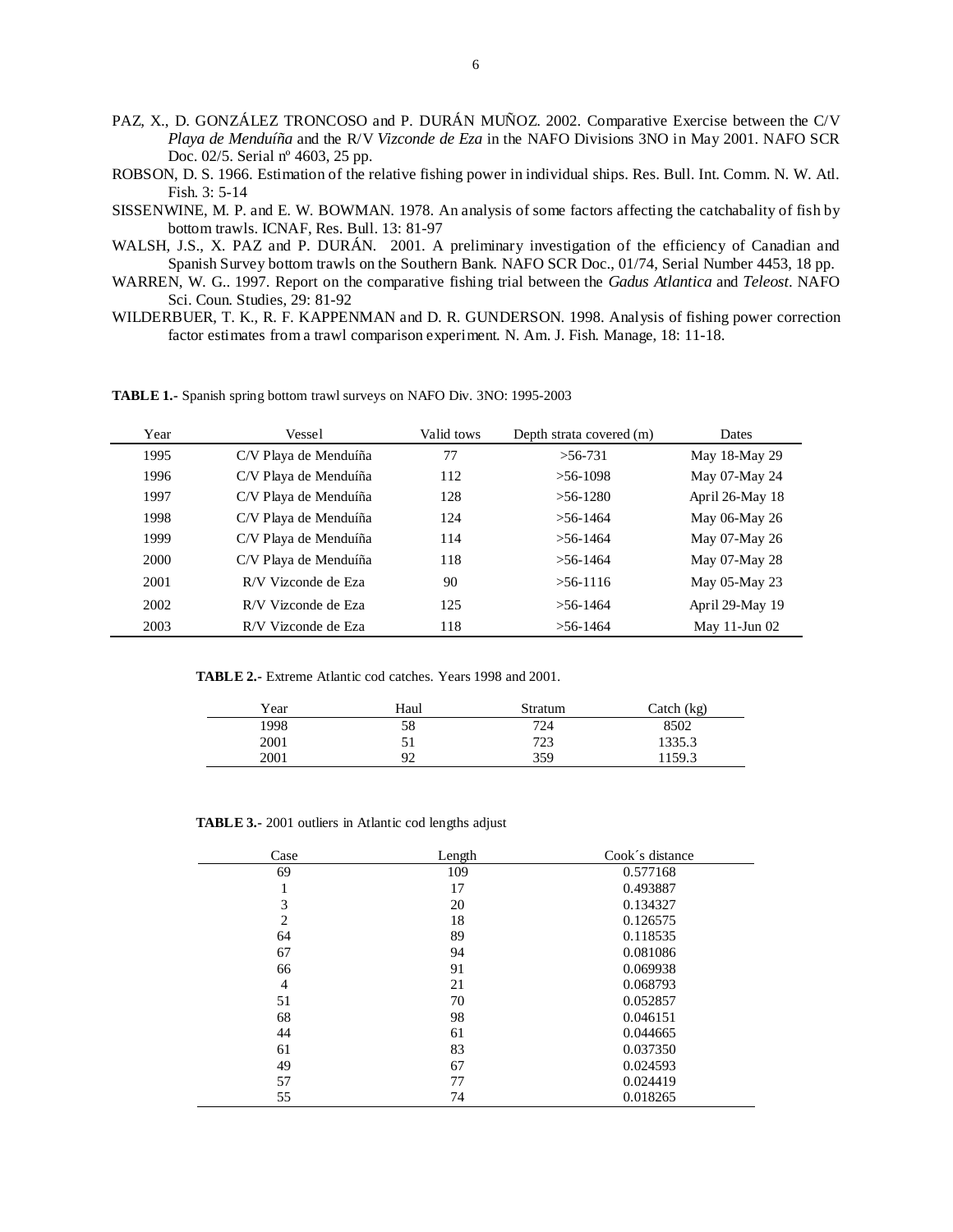|         |        | 1995           |            |           | 1996   |                  |            |          |        | 1997           |            |         |  |
|---------|--------|----------------|------------|-----------|--------|------------------|------------|----------|--------|----------------|------------|---------|--|
| Stratum | Swept  | Tow            | A. cod     | A. Cod    | Swept  | Tow              | A. Cod     | A. Cod   | Swept  | Tow            | A. Cod     | A. Cod  |  |
|         | area   | number         | Mean catch | <b>SD</b> | area   | number           | Mean catch | $\rm SD$ | area   | number         | Mean catch | SD      |  |
| 353     | 0.0353 | 3              | 0.00       | 0.000     | 0.0371 | 3                | 0.07       | 0.121    | 0.0480 | $\overline{4}$ | 0.00       | 0.000   |  |
| 354     | 0.0353 | 3              | 0.21       | 0.364     | 0.0319 | 3                | 2.59       | 3.231    | 0.0233 | $\sqrt{2}$     | 0.00       | 0.000   |  |
| 355     | n.s.   | n.s.           | n.s.       | n.s.      | 0.0221 | $\sqrt{2}$       | 4.02       | 1.670    | 0.0233 | $\overline{c}$ | 4.29       | 5.711   |  |
| 356     | n.s.   | n.s.           | n.s.       | n.s.      | 0.0203 | $\mathbf{2}$     | 3.66       | 2.697    | 0.0225 | $\sqrt{2}$     | 7.80       | 0.495   |  |
| 357     | 0.0109 | 1              | 2.50       | ÷,        | 0.0218 | $\mathbf{2}$     | 7.50       | 8.920    | 0.0443 | $\overline{4}$ | 91.55      | 174.202 |  |
| 358     | 0.0319 | 3              | 94.95      | 143.868   | 0.0319 | 3                | 11.33      | 6.501    | 0.0563 | 5              | 1.77       | 1.655   |  |
| 359     | 0.0345 | 3              | 0.00       | 0.000     | 0.0548 | 5                | 0.10       | 0.163    | 0.0690 | 6              | 1.13       | 2.385   |  |
| 360     | 0.3563 | 31             | 0.18       | 0.271     | 0.3761 | 31               | 3.50       | 14.209   | 0.3754 | 32             | 0.11       | 0.226   |  |
| 374     | 0.0225 | $\sqrt{2}$     | 0.04       | 0.062     | 0.0233 | $\overline{c}$   | 0.09       | 0.124    | 0.0353 | $\overline{3}$ | 0.06       | 0.099   |  |
| 375     | 0.0225 | $\overline{c}$ | 0.00       | 0.000     | 0.0229 | $\sqrt{2}$       | 0.16       | 0.223    | 0.0116 | $\mathbf{1}$   | 0.00       |         |  |
| 376     | 0.1729 | 15             | 0.13       | 0.216     | 0.1650 | 14               | 0.32       | 0.445    | 0.1583 | 14             | 0.00       | 0.000   |  |
| 377     | 0.0221 | $\overline{2}$ | 0.00       | 0.000     | 0.0229 | $\overline{c}$   | 1.78       | 0.445    | 0.0116 | $\mathbf{1}$   | 0.27       |         |  |
| 378     | 0.0435 | $\overline{4}$ | 5.42       | 4.209     | 0.0330 | 3                | 11.89      | 14.076   | 0.0210 | $\overline{2}$ | 2.34       | 3.316   |  |
| 379     | 0.0221 | $\overline{2}$ | 18.63      | 2.845     | 0.0113 | $\mathbf{1}$     | 6.96       |          | 0.0206 | $\sqrt{2}$     | 3.68       | 0.307   |  |
| 380     | n.s.   | n.s.           | n.s.       | n.s.      | 0.0221 | $\overline{c}$   | 1.50       | 0.445    | 0.0210 | $\overline{c}$ | 0.36       | 0.515   |  |
| 381     | n.s.   | n.s.           | n.s.       | n.s.      | 0.0229 | $\boldsymbol{2}$ | 1.17       | 0.173    | 0.0221 | 2              | 0.07       | 0.099   |  |
| 382     | n.s.   | n.s.           | n.s.       | n.s.      | 0.0338 | 3                | 0.87       | 1.424    | 0.0461 | $\overline{4}$ | 0.00       | 0.000   |  |
| 721     | n.s.   | n.s.           | n.s.       | n.s.      | 0.0214 | $\mathbf{2}$     | 6.83       | 3.204    | 0.0221 | $\overline{2}$ | 20.98      | 7.052   |  |
| 722     | n.s.   | n.s.           | n.s.       | n.s.      | 0.0206 | $\overline{c}$   | 64.82      | 91.674   | 0.0214 | $\sqrt{2}$     | 0.31       | 0.139   |  |
| 723     | n.s.   | n.s.           | n.s.       | n.s.      | 0.0109 | 1                | 9.62       | $\sim$   | 0.0210 | $\mathbf{2}$   | 9.90       | 2.425   |  |
| 724     | 0.0105 | 1              | 0.00       | ÷,        | 0.0203 | $\overline{c}$   | 0.94       | 0.445    | 0.0225 | $\overline{c}$ | 1.30       | 1.269   |  |
| 725     | 0.0334 | 3              | 16.66      | 23.998    | 0.0225 | $\mathbf{2}$     | 33.41      | 6.421    | 0.0206 | $\overline{c}$ | 23.50      | 17.734  |  |
| 726     | 0.0214 | $\overline{2}$ | 0.17       | 0.247     | 0.0218 | $\mathbf{2}$     | 25.83      | 34.084   | n.s.   | n.s.           | n.s.       | n.s.    |  |
| 727     | n.s.   | n.s.           | n.s.       | n.s.      | 0.0210 | $\overline{c}$   | 3.53       | 1.794    | 0.0094 | $\mathbf{1}$   | 0.12       |         |  |
| 728     | n.s.   | n.s.           | n.s.       | n.s.      | 0.0218 | $\mathbf{2}$     | 44.79      | 63.343   | 0.0214 | $\sqrt{2}$     | 1.17       | 0.569   |  |
| 752     | n.s.   | n.s.           | n.s.       | n.s.      | 0.0109 | 1                | 0.00       |          | 0.0218 | $\overline{2}$ | 0.00       | 0.000   |  |
| 753     | n.s.   | n.s.           | n.s.       | n.s.      | 0.0199 | $\overline{c}$   | 0.00       | 0.000    | 0.0214 | $\overline{2}$ | 0.00       | 0.000   |  |
| 754     | n.s.   | n.s.           | n.s.       | n.s.      | n.s.   | n.s.             | n.s.       | n.s.     | 0.0330 | 3              | 0.00       | 0.000   |  |
| 755     | n.s.   | n.s.           | n.s.       | n.s.      | n.s.   | n.s.             | n.s.       | n.s.     | n.s.   | n.s.           | n.s.       | n.s.    |  |
| 756     | n.s.   | n.s.           | n.s.       | n.s.      | 0.0210 | 2                | 0.44       | 0.171    | 0.0109 | 1              | 0.00       |         |  |
| 757     | n.s.   | n.s.           | n.s.       | n.s.      | 0.0188 | 2                | 0.00       | 0.000    | 0.0304 | 3              | 0.00       | 0.000   |  |
| 758     | n.s.   | n.s.           | n.s.       | n.s.      | n.s.   | n.s.             | n.s.       | n.s.     | 0.0214 | $\overline{c}$ | 0.00       | 0.000   |  |
| 759     | n.s.   | n.s.           | n.s.       | n.s.      | n.s.   | n.s.             | n.s.       | n.s.     | n.s.   | n.s.           | n.s.       | n.s.    |  |
| 760     | n.s.   | n.s.           | n.s.       | n.s.      | 0.0210 | $\overline{2}$   | 0.00       | 0.000    | 0.0105 | 1              | 0.00       |         |  |
| 761     | n.s.   | n.s.           | n.s.       | n.s.      | 0.0199 | 2                | 0.00       | 0.000    | 0.0315 | 3              | 0.00       | 0.000   |  |
| 762     | n.s.   | n.s.           | n.s.       | n.s.      | n.s.   | n.s.             | n.s.       | n.s.     | 0.0308 | $\overline{3}$ | 0.00       | 0.000   |  |
| 763     | n.s.   | n.s.           | n.s.       | n.s.      | n.s.   | n.s.             | n.s.       | n.s.     | n.s.   | n.s.           | n.s.       | n.s.    |  |
| 764     | n.s.   | n.s.           | n.s.       | n.s.      | 0.0210 | 2                | 0.00       | 0.000    | 0.0206 | 2              | 0.00       | 0.000   |  |
| 765     | n.s.   | n.s.           | n.s.       | n.s.      | 0.0199 | 2                | 0.00       | 0.000    | 0.0206 | $\overline{2}$ | 0.00       | 0.000   |  |
| 766     | n.s.   | n.s.           | n.s.       | n.s.      | n.s.   | n.s.             | n.s.       | n.s.     | 0.0308 | $\overline{3}$ | 0.00       | 0.000   |  |
| 767     | n.s.   | n.s.           | n.s.       | n.s.      | n.s.   | n.s.             | n.s.       | n.s.     | n.s.   | n.s.           | n.s.       | n.s.    |  |
|         |        |                |            |           |        |                  |            |          |        |                |            |         |  |

$$
(**) SD = \frac{\sum (x_i - \overline{x})}{n-1}
$$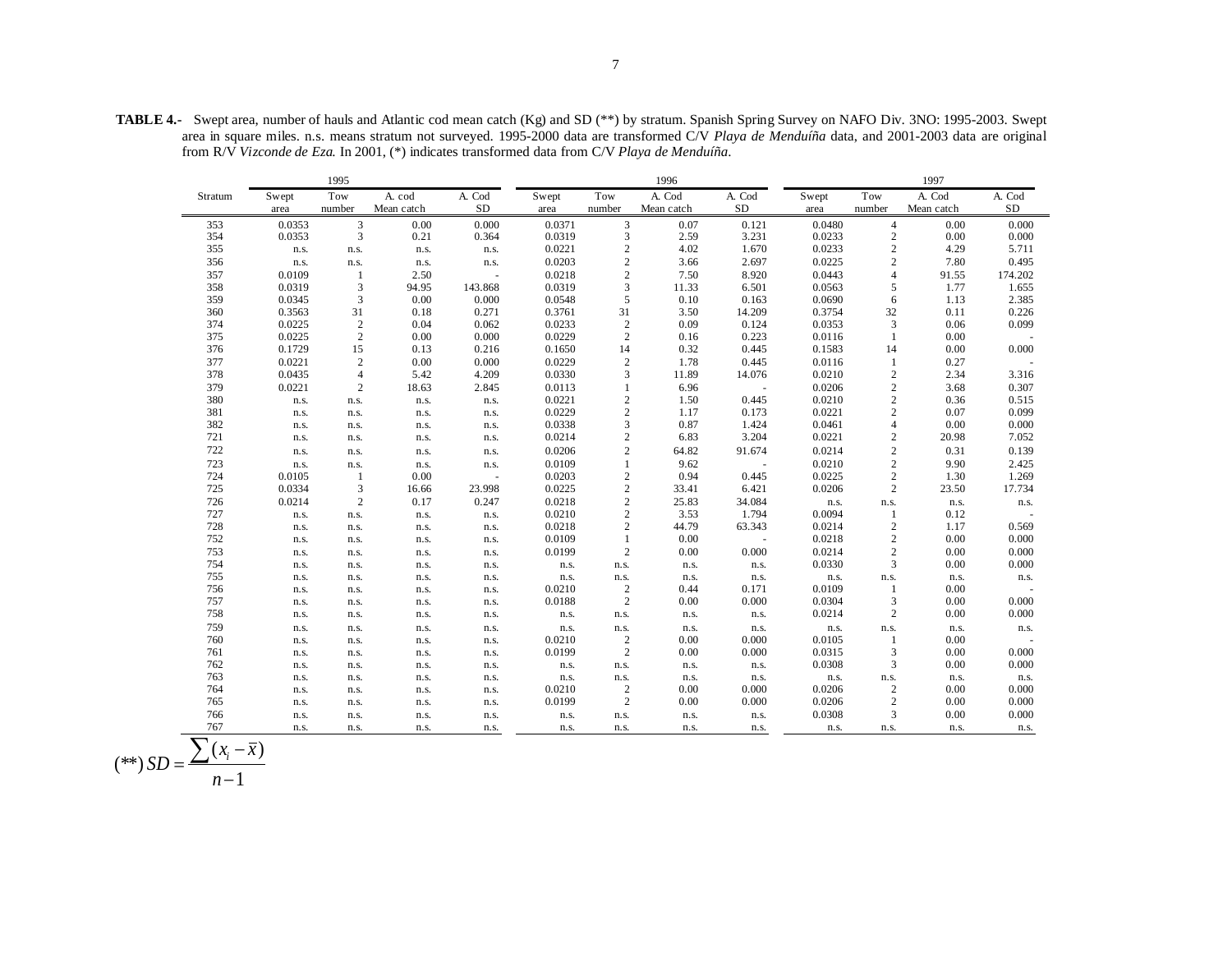**TABLE 4 (cont.).-** Swept area, number of hauls and Atlantic cod mean catch (Kg) and SD (\*\*) by stratum. Spanish Spring Survey on NAFO Div. 3NO: 1995-2003. Swept area in square miles. n.s. means stratum not surveyed. 1995-2000 data are transformed C/V *Playa de Menduíña* data, and 2001- 2003 data are original from R/V *Vizconde de Eza*. In 2001, (\*) indicates transformed data from C/V *Playa de Menduíña*.

|                          |        |                  | 1998       |          |        | 2000           |            |           |        |                  |            |          |
|--------------------------|--------|------------------|------------|----------|--------|----------------|------------|-----------|--------|------------------|------------|----------|
| Stratum                  | Swept  | Tow              | A. Cod     | A. Cod   | Swept  | Tow            | A. Cod     | A. Cod    | Swept  | Tow              | A. Cod     | A. Cod   |
|                          | area   | number           | Mean catch | $\rm SD$ | area   | number         | Mean catch | <b>SD</b> | area   | number           | Mean catch | $\rm SD$ |
| 353                      | 0.0465 | $\overline{4}$   | 0.00       | 0.004    | 0.0360 | 3              | 6.26       | 8.593     | 0.0356 | 3                | 8.59       | 9.984    |
| 354                      | 0.0356 | 3                | 17.67      | 29.046   | 0.0218 | 2              | 4.92       | 3.192     | 0.0356 | 3                | 18.44      | 27.099   |
| 355                      | 0.0221 | $\overline{c}$   | 27.05      | 3.662    | 0.0229 | $\sqrt{2}$     | 6.39       | 2.549     | 0.0233 | $\overline{c}$   | 94.83      | 76.209   |
| 356                      | 0.0221 | $\overline{c}$   | 6.23       | 0.247    | 0.0229 | $\overline{c}$ | 41.19      | 0.346     | 0.0225 | $\overline{c}$   | 16.34      | 17.172   |
| 357                      | 0.0240 | $\mathfrak{2}$   | 7.45       | 0.742    | 0.0236 | $\sqrt{2}$     | 10.12      | 11.461    | 0.0124 |                  | 9.15       |          |
| 358                      | 0.0236 | 3                | 4.46       | 4.030    | 0.0349 | $\overline{3}$ | 9.98       | 4.006     | 0.0341 | 3                | 184.88     | 194.829  |
| 359                      | 0.0698 | 6                | 0.39       | 0.858    | 0.0364 | 3              | 7.25       | 11.394    | 0.0469 | $\overline{4}$   | 18.26      | 17.367   |
| 360                      | 0.2561 | 25               | 0.22       | 0.700    | 0.2325 | 19             | 2.33       | 3.801     | 0.2396 | 20               | 2.16       | 3.561    |
| 374                      | 0.0353 | 3                | 0.00       | 0.000    | 0.0244 | $\sqrt{2}$     | 0.58       | 0.594     | 0.0240 | $\overline{2}$   | 0.00       | 0.000    |
| 375                      | 0.0345 | 3                | 0.78       | 0.403    | 0.0236 | $\overline{2}$ | 0.97       | 0.579     | 0.0244 | $\mathbf{2}$     | 0.00       | 0.000    |
| 376                      | 0.0930 | 10               | 0.20       | 0.187    | 0.1219 | 10             | 0.62       | 0.545     | 0.1200 | 10               | 0.90       | 1.852    |
| 377                      | 0.0229 | $\sqrt{2}$       | 1.89       | 2.375    | 0.0240 | $\overline{2}$ | 0.21       | 0.302     | 0.0229 | $\sqrt{2}$       | 0.02       | 0.027    |
| 378                      | 0.0120 | $\overline{c}$   | 3.46       | 0.940    | 0.0229 | 2              | 7.76       | 5.951     | 0.0233 | $\overline{c}$   | 10.65      | 11.169   |
| 379                      | 0.0356 | 3                | 8.30       | 5.847    | 0.0236 | $\sqrt{2}$     | 5.22       | 4.147     | 0.0225 | $\overline{c}$   | 41.12      | 54.683   |
| 380                      | 0.0113 | $\overline{c}$   | 2.33       | 1.361    | 0.0236 | $\sqrt{2}$     | 38.58      | 48.720    | 0.0236 | $\overline{c}$   | 8.21       | 3.236    |
| 381                      | 0.0229 | $\overline{c}$   | 0.21       | 0.187    | 0.0229 | $\overline{c}$ | 0.87       | 0.388     | 0.0236 | $\overline{c}$   | 1.74       | 0.730    |
| 382                      | 0.0229 | 3                | 0.32       | 0.336    | 0.0484 | $\overline{4}$ | 0.05       | 0.036     | 0.0499 | $\overline{4}$   | 0.71       | 0.561    |
| 721                      | 0.0203 | $\overline{c}$   | 0.61       | 0.866    | 0.0244 | $\overline{2}$ | 88.29      | 106.743   | 0.0236 | $\overline{c}$   | 28.34      | 17.122   |
| 722                      |        |                  |            | 0.000    | 0.0229 |                |            | 0.000     |        |                  |            | 1.277    |
|                          | 0.0101 | $\overline{c}$   | 0.00       |          |        | $\sqrt{2}$     | 0.00       |           | 0.0218 | $\overline{c}$   | 0.90       |          |
| 723                      | 0.0233 | $\overline{c}$   | 4.39       | 3.736    | 0.0229 | $\sqrt{2}$     | 16.87      | 20.735    | 0.0248 | $\sqrt{2}$       | 22.02      | 12.010   |
| 724                      | 0.0206 | $\overline{c}$   | 1488.84    | 2101.820 | 0.0225 | $\overline{c}$ | 0.02       | 0.032     | 0.0233 | $\overline{c}$   | 0.70       | 0.341    |
| 725                      | 0.0086 | $\mathbf{1}$     | 30.86      |          | 0.0229 | $\sqrt{2}$     | 13.65      | 19.102    | 0.0210 | $\mathbf{2}$     | 4.34       | 3.857    |
| 726                      | 0.0094 | $\overline{c}$   | 4.74       | 5.617    | 0.0225 | $\sqrt{2}$     | 0.81       | 0.492     | 0.0221 | $\overline{c}$   | 8.85       | 12.221   |
| 727                      | 0.0233 | $\overline{c}$   | 2.66       | 2.821    | 0.0236 | $\sqrt{2}$     | 9.20       | 4.701     | 0.0210 | $\mathbf{2}$     | 9.16       | 10.803   |
| 728                      | 0.0206 | $\overline{c}$   | 1.54       | 2.177    | 0.0233 | $\sqrt{2}$     | 0.00       | 0.000     | 0.0210 | $\overline{c}$   | 0.90       | 1.267    |
| 752                      | 0.0229 | $\overline{c}$   | 0.00       | 0.000    | 0.0233 | $\sqrt{2}$     | 0.00       | 0.000     | 0.0206 | $\overline{c}$   | 0.00       | 0.000    |
| 753                      | 0.0218 | $\overline{c}$   | 0.00       | 0.000    | 0.0229 | $\sqrt{2}$     | 0.00       | 0.000     | 0.0218 | $\overline{c}$   | 0.00       | 0.000    |
| 754                      | 0.0210 | $\overline{c}$   | 0.00       | 0.000    | 0.0206 | $\overline{c}$ | 0.00       | 0.000     | 0.0195 | $\overline{c}$   | 0.00       | 0.000    |
| 755                      | 0.0206 | $\sqrt{2}$       | 0.00       | 0.000    | 0.0311 | 3              | 0.00       | 0.000     | 0.0431 | $\overline{4}$   | 0.00       | 0.000    |
| 756                      | 0.0225 | $\overline{c}$   | 0.32       | 0.449    | 0.0225 | $\sqrt{2}$     | 0.24       | 0.334     | 0.0203 | $\overline{c}$   | 0.36       | 0.257    |
| 757                      | 0.0206 | $\boldsymbol{2}$ | 0.00       | 0.000    | 0.0233 | $\sqrt{2}$     | 0.00       | 0.000     | 0.0214 | $\boldsymbol{2}$ | 0.00       | 0.000    |
| 758                      | 0.0105 | $\overline{c}$   | 0.00       | 0.000    | 0.0214 | $\sqrt{2}$     | 0.00       | 0.000     | 0.0210 | $\sqrt{2}$       | 0.00       | 0.000    |
| 759                      | 0.0214 | $\overline{c}$   | 0.00       | 0.000    | 0.0218 | $\sqrt{2}$     | 0.00       | 0.000     | 0.0210 | $\overline{c}$   | 0.00       | 0.000    |
| 760                      | 0.0214 | $\overline{c}$   | 0.00       | 0.000    | 0.0225 | $\overline{c}$ | 0.00       | 0.000     | 0.0210 | $\overline{c}$   | 0.00       | 0.000    |
| 761                      | 0.0206 | $\overline{c}$   | 0.00       | 0.000    | 0.0210 | $\sqrt{2}$     | 0.00       | 0.000     | 0.0221 | $\sqrt{2}$       | 0.00       | 0.000    |
| 762                      | 0.0094 | $\overline{c}$   | 0.00       | 0.000    | 0.0210 | $\sqrt{2}$     | 0.00       | 0.000     | 0.0203 | $\overline{c}$   | 0.00       | 0.000    |
| 763                      | 0.0218 | $\overline{c}$   | 0.00       | 0.000    | 0.0311 | 3              | 0.00       | 0.000     | 0.0416 | $\overline{4}$   | 1.08       | 2.170    |
| 764                      | 0.0218 | $\overline{c}$   | 0.00       | 0.000    | 0.0225 | $\overline{c}$ | 0.00       | 0.000     | 0.0218 | $\overline{c}$   | 0.00       | 0.000    |
| 765                      | 0.0098 | $\overline{c}$   | 0.00       | 0.000    | 0.0221 | $\overline{c}$ | 0.00       | 0.000     | 0.0203 | $\overline{c}$   | 0.00       | 0.000    |
| 766                      | 0.0191 | $\mathfrak{2}$   | 0.00       | 0.000    | 0.0218 | $\overline{2}$ | 0.00       | 0.000     | 0.0214 | $\mathbf{2}$     | 0.00       | 0.000    |
| 767                      | 0.0109 | $\overline{2}$   | 0.00       | 0.000    | 0.0214 | $\overline{c}$ | 0.00       | 0.000     | 0.0210 | $\overline{2}$   | 0.00       | 0.000    |
| $\overline{\phantom{0}}$ |        |                  |            |          |        |                |            |           |        |                  |            |          |

$$
(**) SD = \frac{\sum (x_i - \overline{x})}{n-1}
$$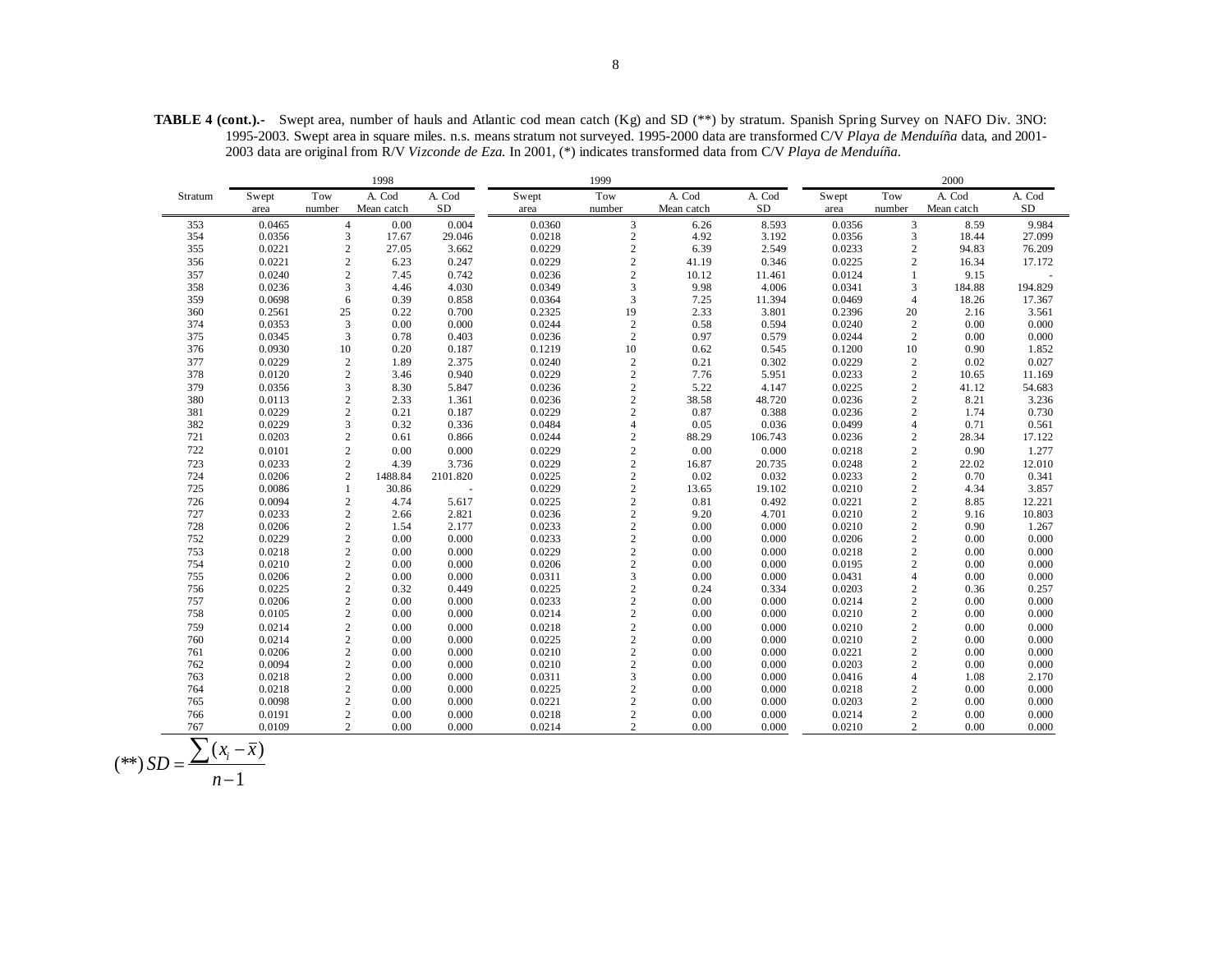**TABLE 4 (cont.).-** Swept area, number of hauls and Atlantic cod mean catch (Kg) and SD (\*\*) by stratum. Spanish Spring Survey on NAFO Div. 3NO: 1995-2003. Swept area in square miles. n.s. means stratum not surveyed. 1995-2000 data are transformed C/V *Playa de Menduíña* data, and 2001- 2003 data are original from R/V *Vizconde de Eza*. In 2001, (\*) indicates transformed data from C/V *Playa de Menduíña*.

|         |        |                                            | 2001        |                          |        |                  | 2002       |           |        |                                               | 2003       |         |
|---------|--------|--------------------------------------------|-------------|--------------------------|--------|------------------|------------|-----------|--------|-----------------------------------------------|------------|---------|
| Stratum | Swept  | Tow                                        | A. Cod      | A. Cod                   | Swept  | Tow              | A. Cod     | A. Cod    | Swept  | Tow                                           | A. Cod     | A. Cod  |
|         | area   | number                                     | Mean catch  | SD                       | area   | number           | Mean catch | <b>SD</b> | area   | number                                        | Mean catch | SD      |
| 353     | 0.0341 | $\overline{3}$                             | 7.33        | 8.145                    | 0.0476 | $\overline{4}$   | 0.00       | 0.003     | 0.0334 | $\mathfrak{Z}$                                | 0.00       | 0.000   |
| 354     | 0.0338 | 3                                          | 16.07       | 3.315                    | 0.0356 | 3                | 0.01       | 0.012     | 0.0338 | 3                                             | 7.63       | 13.221  |
| 355     | 0.0240 | $\sqrt{2}$                                 | 56.11       | 64.898                   | 0.0236 | $\sqrt{2}$       | 0.96       | 0.370     | 0.0229 | $\overline{c}$                                | 3.02       | 2.390   |
| 356     | 0.0240 | $\overline{c}$                             | 149.60      | 76.650                   | 0.0233 | $\overline{c}$   | 15.20      | 10.889    | 0.0225 | $\overline{c}$                                | 15.61      | 1.605   |
| 357     | 0.0244 | $\sqrt{2}$                                 | 27.20       | 36.062                   | 0.0240 | $\boldsymbol{2}$ | 6.65       | 1.909     | 0.0229 | $\sqrt{2}$                                    | 5.28       | 7.460   |
| 358     | 0.0345 | $\mathfrak{Z}$                             | 3.42        | 2.592                    | 0.0345 | $\mathfrak{Z}$   | 2.63       | 1.429     | 0.0338 | $\mathfrak{Z}$                                | 207.22     | 260.186 |
| 359     | 0.0803 | $7\phantom{.0}$                            | 176.35      | 433.935                  | 0.0686 | 6                | 2.72       | 3.436     | 0.0791 | $\tau$                                        | 1.03       | 1.522   |
| 360     | 0.2423 | 20                                         | 11.36       | 27.470                   | 0.2865 | 25               | 0.82       | 2.887     | 0.2254 | 20                                            | 1.14       | 2.952   |
| 374     | 0.0240 | $\sqrt{2}$                                 | 0.00        | 0.000                    | 0.0345 | $\mathfrak 3$    | 0.00       | 0.000     | 0.0225 | $\sqrt{2}$                                    | 0.00       | 0.000   |
| 375     | 0.0338 | 3                                          | 0.00        | 0.000                    | 0.0353 | 3                | 0.47       | 0.503     | 0.0330 | $\overline{3}$                                | 0.48       | 0.826   |
| 376     | 0.1155 | $10\,$                                     | 0.04        | 0.119                    | 0.1140 | 10               | 0.00       | 0.000     | 0.1125 | $10\,$                                        | 0.65       | 1.987   |
| 377     | 0.0229 | $\begin{smallmatrix}2\\2\end{smallmatrix}$ | 0.00        | 0.000                    | 0.0229 | $\sqrt{2}$       | 0.00       | 0.000     | 0.0225 | $\begin{smallmatrix}2\\2\end{smallmatrix}$    | 1.25       | 1.768   |
| 378     | 0.0236 |                                            | 11.98       | 15.726                   | 0.0233 | $\sqrt{2}$       | 1.45       | 2.051     | 0.0225 |                                               | 19.18      | 19.141  |
| 379     | 0.0229 | $\overline{c}$                             | 9.54        | 9.001                    | 0.0229 | $\mathbf{2}$     | 24.83      | 32.492    | 0.0229 | $\sqrt{2}$                                    | 4.35       | 0.481   |
| 380     | 0.0206 | $\sqrt{2}$                                 | $(*)$ 6.00  | $(*)$ 2.895              | 0.0225 | $\sqrt{2}$       | 0.31       | 0.035     | 0.0229 | $\frac{2}{2}$                                 | 1.09       | 0.976   |
| 381     | 0.0236 | $\overline{c}$                             | $(*)$ 0.66  | $(*) 0.891$              | 0.0229 | $\sqrt{2}$       | 0.04       | 0.057     | 0.0229 |                                               | 0.00       | 0.000   |
| 382     | 0.0469 | $\overline{4}$                             | $(*)$ 0.12  | $(*)$ 0.145              | 0.0341 | 3                | 0.04       | 0.076     | 0.0454 | $\overline{4}$                                | 0.00       | 0.000   |
| 721     | 0.0248 | $\overline{c}$                             | 4.85        | 6.859                    | 0.0233 | $\sqrt{2}$       | 1.01       | 1.430     | 0.0225 | $\sqrt{2}$                                    | 9.40       | 13.287  |
| 722     | 0.0233 | $\overline{c}$                             | 0.00        | 0.000                    | 0.0236 | $\sqrt{2}$       | 0.00       | 0.000     | 0.0221 | $\overline{c}$                                | 1.73       | 2.447   |
| 723     | 0.0240 | $\overline{c}$                             | 676.15      | 932.179                  | 0.0233 | $\overline{c}$   | 55.60      | 69.155    | 0.0229 | $\overline{c}$                                | 0.65       | 0.919   |
| 724     | 0.0353 | 3                                          | 6.16        | 10.254                   | 0.0225 | $\sqrt{2}$       | 49.80      | 70.428    | 0.0225 | $\overline{c}$                                | 10.46      | 14.786  |
| 725     | 0.0116 | 1                                          | 54.70       | ÷.                       | 0.0225 | $\overline{c}$   | 9.25       | 7.849     | 0.0229 | $\sqrt{2}$                                    | 2.17       | 3.062   |
| 726     | 0.0116 | $\mathbf{1}$                               | 0.00        |                          | 0.0214 | $\boldsymbol{2}$ | 1122.95    | 1569.289  | 0.0225 | $\frac{2}{2}$                                 | 0.00       | 0.000   |
| 727     | 0.0225 | $\sqrt{2}$                                 | $(*) 10.40$ | $(*)$ 4.810              | 0.0233 | $\sqrt{2}$       | 2.80       | 3.960     | 0.0218 |                                               | 7.45       | 9.405   |
| 728     | 0.0229 | $\sqrt{2}$                                 | $(*) 0.00$  | $(*)$ 0.000              | 0.0229 | $\overline{c}$   | 21.40      | 30.264    | 0.0225 | $\sqrt{2}$                                    | 0.00       | 0.000   |
| 752     | 0.0210 | $\sqrt{2}$                                 | $(*) 0.00$  | $(*)$ 0.000              | 0.0116 | $\mathbf{1}$     | 0.00       | 0.000     | 0.0229 | $\begin{smallmatrix}2\\2\\2\end{smallmatrix}$ | 0.00       | 0.000   |
| 753     | 0.0214 | $\sqrt{2}$                                 | $(*)$ 0.00  | $(*)$ 0.000              | 0.0229 | $\boldsymbol{2}$ | 0.00       | 0.000     | 0.0229 |                                               | 0.00       | 0.000   |
| 754     | 0.0195 | $\overline{c}$                             | $(*)$ 0.00  | $(*)$ 0.000              | 0.0341 | 3                | 0.00       | 0.000     | 0.0218 |                                               | 0.00       | 0.000   |
| 755     | 0.0416 | $\overline{4}$                             | $(*)$ 0.00  | $(*)$ 0.000              | 0.0338 | 3                | 0.00       | 0.000     | 0.0221 | $\sqrt{2}$                                    | 0.00       | 0.000   |
| 756     | 0.0113 | $\mathbf{1}$                               | 0.08        |                          | 0.0229 | $\sqrt{2}$       | 0.00       | 0.000     | 0.0221 | $\frac{2}{2}$                                 | 0.00       | 0.000   |
| 757     | 0.0233 | $\sqrt{2}$                                 | $(*)$ 0.00  | $(*)$ 0.000              | 0.0225 | $\sqrt{2}$       | 64.40      | 91.075    | 0.0221 |                                               | 0.00       | 0.000   |
| 758     | 0.0218 | $\sqrt{2}$                                 | $(*) 0.00$  | $(*)$ 0.000              | 0.0225 | $\sqrt{2}$       | 2.80       | 3.960     | 0.0221 | $\sqrt{2}$                                    | 0.00       | 0.000   |
| 759     | 0.0221 | $\,2$                                      | $(*)$ 0.00  | $(*)$ 0.000              | 0.0225 | $\sqrt{2}$       | 0.00       | 0.000     | 0.0113 | $1\,$                                         | 0.00       |         |
| 760     | 0.0229 | $\overline{c}$                             | 0.00        | 0.000                    | 0.0229 | $\overline{c}$   | 0.00       | 0.000     | 0.0218 | $\overline{c}$                                | 0.00       | 0.000   |
| 761     | 0.0225 | $\overline{c}$                             | 0.00        | 0.000                    | 0.0225 | $\mathbf{2}$     | 0.17       | 0.236     | 0.0225 | $\sqrt{2}$                                    | 0.00       | 0.000   |
| 762     | 0.0116 | $\mathbf{1}$                               | 0.00        | $\overline{\phantom{a}}$ | 0.0225 | $\sqrt{2}$       | 0.15       | 0.212     | 0.0225 | $\sqrt{2}$                                    | 0.00       | 0.000   |
| 763     | 0.0330 | 3                                          | $(*)$ 0.00  | $(*)$ 0.000              | 0.0225 | $\sqrt{2}$       | 0.00       | 0.000     | 0.0311 | 3                                             | 0.00       | 0.000   |
| 764     | 0.0240 | $\overline{c}$                             | 0.00        | 0.000                    | 0.0236 | $\overline{c}$   | 0.00       | 0.000     | 0.0221 | $\overline{c}$                                | 0.00       | 0.000   |
| 765     | 0.0113 | $\mathbf{1}$                               | 0.00        | $\sim$                   | 0.0236 | $\sqrt{2}$       | 0.00       | 0.000     | 0.0113 | $\mathbf{1}$                                  | 0.00       |         |
| 766     | 0.0203 | $\overline{c}$                             | $(*)$ 0.00  | $(*)$ 0.000              | 0.0233 | $\overline{c}$   | 0.00       | 0.000     | 0.0225 | $\sqrt{2}$                                    | 0.00       | 0.000   |
| 767     | 0.0218 | 2                                          | $(*)$ 0.00  | $(*)$ 0.000              | 0.0225 | $\overline{c}$   | 0.00       | 0.000     | 0.0229 | $\overline{2}$                                | 0.00       | 0.000   |

$$
(**) SD = \frac{\sum (x_i - \overline{x})}{n-1}
$$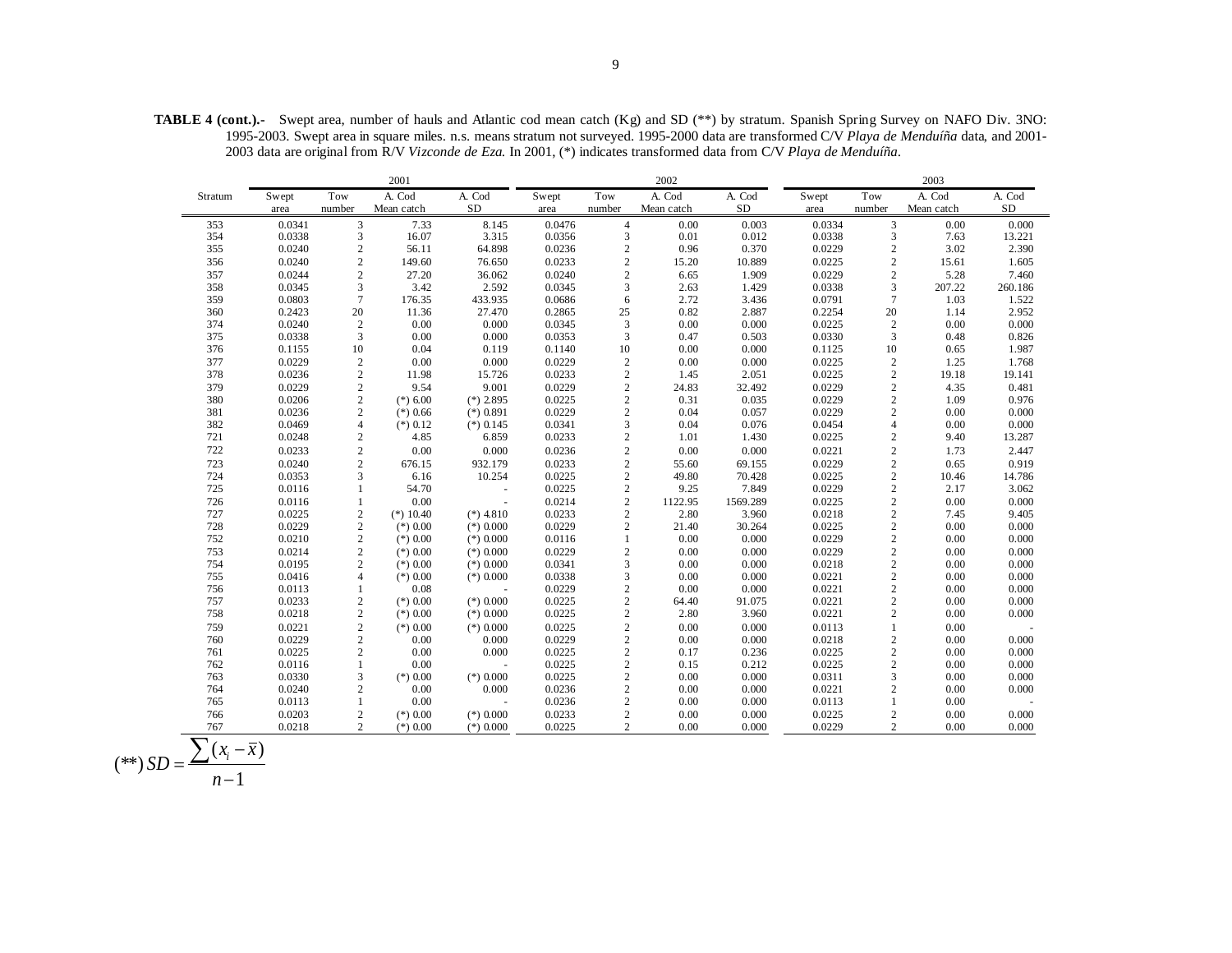**TABLE 5.-** Stratified mean catches (Kg) by stratum and year and SD by year of Atlantic cod (1995-2003). n.s. means stratum not surveyed. 1995-2000 data are transformed C/V *Playa de Menduíña* data (by FPC). 2001-2003 data are original from R/V *Vizconde de Eza*. In 2001, (\*) indicates transformed data from C/V *Playa de Menduíña*, and (\*\*) represent the original results of *R/V Vizconde de Eza* without the *C/V Playa de Menduíña* data.

| Strata                 | 1995          | 1996               | 1997                    | 1998      | 1999     | 2000     | 2001                      | 2002               | 2003     |
|------------------------|---------------|--------------------|-------------------------|-----------|----------|----------|---------------------------|--------------------|----------|
| 353                    | 0.00          | 18.83              | 0.00                    | 0.59      | 1684.29  | 2310.56  | 1972.67                   | 0.40               | $0.00\,$ |
| 354                    | 51.65         | $0.01\,$           | 0.00                    | 4347.10   | 1209.44  | 4536.47  | 3954.04                   | 1.64               | 1877.80  |
| 355                    | n.s.          | 0.05               | 317.46                  | 2001.63   | 472.57   | 7017.36  | 4152.14                   | 71.15              | 223.48   |
| 356                    | n.s.          | 0.08               | 366.75                  | 292.75    | 1935.74  | 768.05   | 7031.20                   | 714.40             | 733.44   |
| 357                    | 410.32        | 1229.53            | 15014.55                | 1222.35   | 1659.07  | 1500.68  | 4460.80                   | 1090.60            | 865.10   |
| 358                    | 21364.12      | 2548.32            | 397.76                  | 1002.53   | 2246.51  | 41597.12 | 768.75                    | 592.50             | 46625.25 |
| 359                    | 0.00          | 41.25              | 473.87                  | 164.50    | 3052.91  | 7687.04  | 74245.15                  | 1146.52            | 435.31   |
| 360                    | 502.94        | 9733.65            | 301.58                  | 616.24    | 6478.57  | 6017.33  | 31605.14                  | 2283.17            | 3169.28  |
| 374                    | 9.36          | 18.72              | 12.23                   | 0.00      | 124.31   | 0.00     | 0.00                      | 0.00               | $0.00\,$ |
| 375                    | 0.00          | 42.67              | 0.00                    | 211.79    | 261.73   | 0.00     | 0.00                      | 126.47             | 129.18   |
| 376                    | 176.14        | 426.79             | 0.00                    | 263.27    | 822.50   | 1202.94  | 50.03                     | 0.00               | 864.70   |
| 377                    | 0.00          | 178.46             | 26.59                   | 188.96    | 21.35    | 1.92     | $0.00\,$                  | 0.00               | 125.00   |
| 378                    | 753.79        | 1652.93            | 325.88                  | 481.53    | 1078.58  | 1480.09  | 1665.22                   | 201.55             | 2665.33  |
| 379                    | 1975.14       | 738.13             | 390.21                  | 880.31    | 553.41   | 4358.29  | 1010.71                   | 2631.45            | 461.10   |
| 380                    | n.s.          | 144.45             | 34.94                   | 223.39    | 3703.59  | 788.08   | $(*) 576$                 | 30.19              | 104.64   |
| 381                    | n.s.          | 168.80             | 10.08                   | 30.36     | 125.22   | 250.68   | $(*)96$                   | 5.76               | 0.00     |
| 382                    | n.s.          | 300.06             | $0.00\,$                | 108.42    | 18.00    | 243.65   | $(*) 41$                  | 14.98              | 0.00     |
| 721                    | n.s.          | 444.10             | 1363.56                 | 39.80     | 5738.57  | 1842.35  | 315.25                    | 65.75              | 610.68   |
| 722                    | n.s.          | 5445.16            | 26.16                   | 0.00      | 0.00     | 75.84    | $0.00\,$                  | $0.00\,$           | 145.32   |
| 723                    | n.s.          | 1491.55            | 1534.94                 | 680.69    | 2614.28  | 3413.20  | 104803.25                 | 8618.00            | 100.75   |
| 724                    | 0.00          | 117.15             | 161.20                  | 184615.64 | 2.82     | 87.21    | 764.25                    | 6175.20            | 1296.42  |
| 725                    |               | 3507.94            |                         | 3240.64   | 1432.94  | 455.78   |                           |                    | 227.33   |
| 726                    | 0.16<br>12.60 | 1859.98            | 2467.77                 |           | 58.07    | 637.55   | 5743.50<br>0.00           | 971.25<br>80852.04 | $0.00\,$ |
|                        |               |                    | $\mathbf{n}.\mathbf{s}$ | 341.39    |          |          |                           |                    |          |
| 727                    | n.s.          | 338.45             | 11.42                   | 255.30    | 883.49   | 879.12   | $(*)998$                  | 268.80             | 715.20   |
| 728                    | n.s.          | 89.58              | 91.43                   | 120.09    | 0.00     | 69.87    | $(*) 0.00$                | 1669.20            | $0.00\,$ |
| 752                    | n.s.          | $0.00\,$           | 0.00                    | 0.00      | $0.00\,$ | 0.00     | $(*) 0.00$                | 0.00               | 0.00     |
| 753                    | n.s.          | $0.00\,$           | 0.00                    | 0.00      | 0.00     | 0.00     | $(*) 0.00$                | 0.00               | 0.00     |
| 754                    | n.s.          | n.s.               | $0.00\,$                | 0.00      | 0.00     | 0.00     | $(*) 0.00$                | 0.00               | $0.00\,$ |
| 755                    | n.s.          | n.s.               | $\mathbf{n}.\mathbf{s}$ | 0.00      | $0.00\,$ | 0.00     | $(*) 0.00$                | 0.00               | $0.00\,$ |
| 756                    | n.s.          | 44.35              | 0.00                    | 32.07     | 23.86    | 36.40    | 585.80                    | $0.00\,$           | $0.00\,$ |
| 757                    | n.s.          | $0.00\,$           | 0.00                    | 0.00      | $0.00\,$ | 0.00     | $(*) 0.00$                | 6568.80            | $0.00\,$ |
| 758                    | n.s.          | n.s.               | 0.00                    | 0.00      | 0.00     | 0.00     | $(*) 0.00$                | 277.20             | 0.00     |
| 759                    | n.s.          | n.s.               | n.s                     | 0.00      | 0.00     | 0.00     | $(*) 0.00$                | $0.00\,$           | 0.00     |
| 760                    | n.s.          | $0.00\,$           | 0.00                    | 0.00      | 0.00     | 0.00     | 5821.20                   | 0.00               | 0.00     |
| 761                    | n.s.          | $0.00\,$           | 0.00                    | 0.00      | $0.00\,$ | 0.00     | 41.90                     | 28.56              | 0.00     |
| 762                    | n.s.          | n.s.               | $0.00\,$                | 0.00      | 0.00     | $0.00\,$ | $0.00\,$                  | 31.80              | $0.00\,$ |
| 763                    | n.s.          | ${\bf n}.{\bf s}.$ | $\mathbf{n}.\mathbf{s}$ | $0.00\,$  | 0.00     | 283.12   | $(*) 0.00$                | $0.00\,$           | $0.00\,$ |
| 764                    | n.s.          | 0.00               | 0.00                    | 0.00      | 0.00     | 0.00     | 34.50                     | $0.00\,$           | 0.00     |
| 765                    |               | $0.00\,$           | $0.00\,$                | $0.00\,$  | $0.00\,$ | 0.00     | 12.40                     | $0.00\,$           | $0.00\,$ |
| 766                    | n.s.          | n.s.               | 0.00                    | 0.00      | 0.00     | 0.00     | $(*) 0.00$                | 0.00               | $0.00\,$ |
| 767                    | n.s.          | n.s.               | ${\bf n}.{\bf s}$       | 0.00      | 0.00     | 0.00     | $(*) 0.00$                | 0.00               | 0.00     |
| <b>TOTAL</b>           | 25256.22      | 30580.97           | 23328.40                | 201361.35 | 36201.79 | 87540.73 | 250748.89                 | 114437.38          | 61375.29 |
| $\bar{Y}$              | 3.84          | 3.48               | 2.50                    | 19.47     | 3.50     | 8.46     | $(**)$ 249037.89<br>24.25 | 11.07              | 5.93     |
|                        |               |                    |                         |           |          |          | $(**)$ 24.08              |                    |          |
| S.D.<br>$\overline{Y}$ | 2.85          | 1.13               | 1.54                    | 17.82     | 0.75     | 2.58     | 12.05                     | 7.82               | 3.29     |
| Without outliers       |               |                    |                         | 1.63      |          |          | 3.31                      |                    |          |
| S.D. Without outiers   |               |                    |                         | 0.41      |          |          | 0.63                      |                    |          |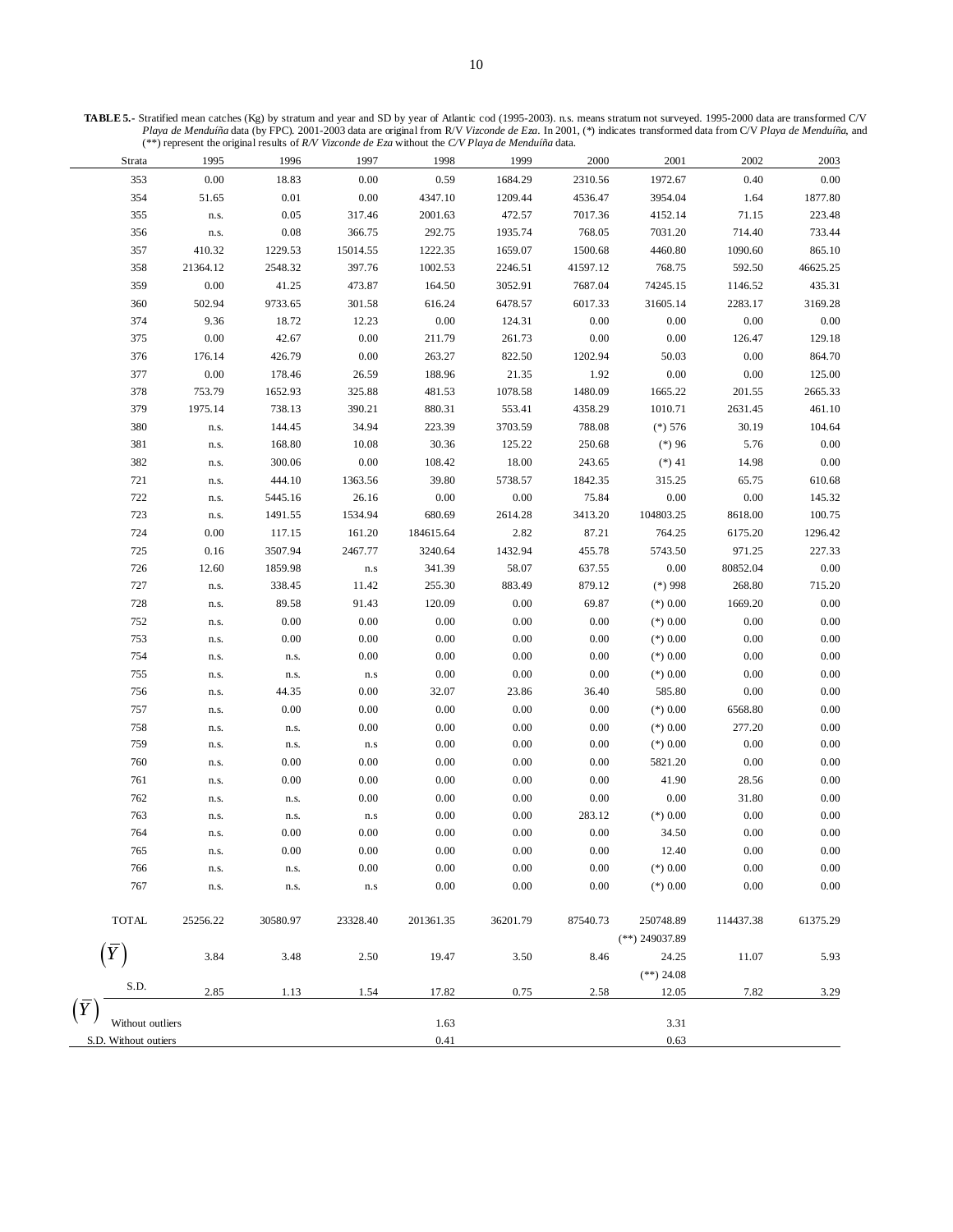| Strata                 | 1995             | 1996             | 1997             | 1998             | 1999             | 2000             | 2001                  | 2002                      | 2003             |
|------------------------|------------------|------------------|------------------|------------------|------------------|------------------|-----------------------|---------------------------|------------------|
| 353                    | $\mathbf{0}$     | $\overline{c}$   | $\boldsymbol{0}$ | $\boldsymbol{0}$ | 140              | 195              | 173                   | $\boldsymbol{0}$          | $\boldsymbol{0}$ |
| 354                    | $\overline{4}$   | 60               | $\boldsymbol{0}$ | 366              | 111              | 382              | 351                   | $\boldsymbol{0}$          | 167              |
| 355                    | n.s.             | $27\,$           | 27               | 181              | 41               | 604              | 346                   | 6                         | $20\,$           |
| 356                    | n.s.             | 17               | 33               | 26               | 169              | 68               | 586                   | 61                        | 65               |
| 357                    | 38               | 113              | 1357             | 102              | 140              | 121              | 366                   | 91                        | 76               |
| 358                    | 2011             | 240              | 35               | 86               | 194              | 3657             | 67                    | 52                        | 4144             |
| 359                    | $\boldsymbol{0}$ | $\overline{4}$   | 41               | 14               | 252              | 656              | 6476                  | $100\,$                   | 39               |
| 360                    | 44               | 802              | 26               | 53               | 529              | 502              | 2609                  | 199                       | 281              |
| 374                    | $\mathbf{1}$     | $\sqrt{2}$       | $\mathbf{1}$     | $\boldsymbol{0}$ | 10               | $\boldsymbol{0}$ | $\boldsymbol{0}$      | $\boldsymbol{0}$          | $\boldsymbol{0}$ |
| 375                    | $\boldsymbol{0}$ | $\overline{4}$   | $\boldsymbol{0}$ | 18               | 22               | $\boldsymbol{0}$ | $\boldsymbol{0}$      | 11                        | 12               |
| 376                    | 15               | 36               | $\boldsymbol{0}$ | 23               | 67               | 100              | 4                     | $\boldsymbol{0}$          | $77\,$           |
| 377                    | $\mathbf{0}$     | 16               | $\sqrt{2}$       | 17               | $\sqrt{2}$       | $\boldsymbol{0}$ | $\boldsymbol{0}$      | $\boldsymbol{0}$          | $11\,$           |
| 378                    | 69               | 150              | 31               | 41               | 95               | 127              | 141                   | 17                        | 237              |
| 379                    | 179              | 66               | 38               | 74               | 47               | 387              | 88                    | 230                       | $40\,$           |
| 380                    | n.s.             | 13               | $\mathfrak{Z}$   | 20               | 314              | 67               | $(*) 56$              | $\ensuremath{\mathsf{3}}$ | 9                |
| 381                    | n.s.             | 15               | $\mathbf{1}$     | $\mathfrak{Z}$   | 11               | 21               | $(*) 8$               | $\mathbf{1}$              | $\boldsymbol{0}$ |
| 382                    | n.s.             | 27               | $\boldsymbol{0}$ | $10\,$           | $\mathbf{1}$     | 20               | $(*)$ 4               | $\mathbf{1}$              | $\boldsymbol{0}$ |
| 721                    | n.s.             | $42\,$           | 123              | $\overline{4}$   | 471              | 156              | 25                    | $\sqrt{6}$                | 54               |
| 722                    | n.s.             | 528              | $\sqrt{2}$       | $\mathbf{0}$     | $\boldsymbol{0}$ | $\boldsymbol{7}$ | $\boldsymbol{0}$      | $\boldsymbol{0}$          | 13               |
| 723                    | n.s.             | 137              | 146              | 59               | 229              | 276              | 8734                  | 741                       | $\boldsymbol{9}$ |
| 724                    | $\boldsymbol{0}$ | 12               | 14               | 17902            | $\boldsymbol{0}$ | $\,8\,$          | 65                    | 549                       | 115              |
| 725                    | 157              | 312              | 239              | 376              | 125              | 43               | 494                   | 86                        | $20\,$           |
| 726                    | $\mathbf{1}$     | 171              | n.s.             | 33               | $\mathfrak s$    | 58               | $\boldsymbol{0}$      | 7565                      | $\boldsymbol{0}$ |
| 727                    | n.s.             | 32               | $\mathbf{1}$     | $22\,$           | 75               | 84               | $(*) 89$              | $23\,$                    | 66               |
| 728                    | n.s.             | 321              | 9                | 12               | $\boldsymbol{0}$ | $\boldsymbol{7}$ | $(*) 0$               | 146                       | $\boldsymbol{0}$ |
| 752                    | n.s.             | $\boldsymbol{0}$ | $\boldsymbol{0}$ | $\mathbf{0}$     | $\boldsymbol{0}$ | $\boldsymbol{0}$ | $(*)0$                | $\boldsymbol{0}$          | $\boldsymbol{0}$ |
| 753                    | n.s.             | $\boldsymbol{0}$ | $\boldsymbol{0}$ | $\boldsymbol{0}$ | $\boldsymbol{0}$ | $\boldsymbol{0}$ | $(*) 0$               | $\boldsymbol{0}$          | $\boldsymbol{0}$ |
| 754                    | n.s.             | n.s.             | $\boldsymbol{0}$ | $\boldsymbol{0}$ | $\boldsymbol{0}$ | $\boldsymbol{0}$ | $(*) 0$               | $\boldsymbol{0}$          | $\boldsymbol{0}$ |
| 755                    | n.s.             | n.s.             | n.s.             | $\boldsymbol{0}$ | $\boldsymbol{0}$ | $\boldsymbol{0}$ | $(*)0$                | $\boldsymbol{0}$          | $\boldsymbol{0}$ |
| 756                    | n.s.             | $\overline{4}$   | $\boldsymbol{0}$ | 3                | $\sqrt{2}$       | $\overline{4}$   | $\mathbf{1}$          | $\boldsymbol{0}$          | $\boldsymbol{0}$ |
| 757                    | n.s.             | $\boldsymbol{0}$ | $\boldsymbol{0}$ | $\boldsymbol{0}$ | $\boldsymbol{0}$ | $\boldsymbol{0}$ | $(*) 0$               | 584                       | $\boldsymbol{0}$ |
| 758                    | n.s.             | n.s.             | $\boldsymbol{0}$ | $\boldsymbol{0}$ | $\boldsymbol{0}$ | $\boldsymbol{0}$ | $(*) 0$               | $25\,$                    | $\boldsymbol{0}$ |
| 759                    | n.s.             | n.s.             | n.s.             | $\boldsymbol{0}$ | $\boldsymbol{0}$ | $\boldsymbol{0}$ | $(*)0$                | $\boldsymbol{0}$          | $\boldsymbol{0}$ |
| 760                    | n.s.             | $\boldsymbol{0}$ | $\boldsymbol{0}$ | $\mathbf{0}$     | $\boldsymbol{0}$ | $\boldsymbol{0}$ | $\boldsymbol{0}$      | $\boldsymbol{0}$          | $\boldsymbol{0}$ |
| 761                    | n.s.             | $\boldsymbol{0}$ | $\boldsymbol{0}$ | $\boldsymbol{0}$ | $\boldsymbol{0}$ | $\boldsymbol{0}$ | $\mathbf{0}$          | 3                         | $\boldsymbol{0}$ |
| 762                    | n.s.             | n.s.             | $\boldsymbol{0}$ | $\boldsymbol{0}$ | $\boldsymbol{0}$ | $\boldsymbol{0}$ | $\boldsymbol{0}$      | $\ensuremath{\mathsf{3}}$ | $\boldsymbol{0}$ |
| 763                    | n.s.             | n.s.             | n.s.             | $\boldsymbol{0}$ | $\boldsymbol{0}$ | 27               | $(\ast)$ 0            | $\boldsymbol{0}$          | $\boldsymbol{0}$ |
| 764                    | n.s.             | $\boldsymbol{0}$ | $\boldsymbol{0}$ | $\boldsymbol{0}$ | $\boldsymbol{0}$ | $\boldsymbol{0}$ | $\boldsymbol{0}$      | $\boldsymbol{0}$          | $\boldsymbol{0}$ |
| 765                    |                  | $\boldsymbol{0}$ | $\boldsymbol{0}$ | $\Omega$         | $\Omega$         | $\Omega$         | $\bf{0}$              | $\Omega$                  | $\boldsymbol{0}$ |
| 766                    | n.s.             |                  | $\boldsymbol{0}$ | $\boldsymbol{0}$ | $\boldsymbol{0}$ | $\boldsymbol{0}$ | $(*) 0$               | $\boldsymbol{0}$          | $\boldsymbol{0}$ |
| 767                    | n.s.             | n.s.             |                  | $\boldsymbol{0}$ | $\boldsymbol{0}$ | $\boldsymbol{0}$ |                       | $\boldsymbol{0}$          | $\boldsymbol{0}$ |
|                        | n.s.             | n.s.             | n.s.             |                  |                  |                  | $(*) 0$               |                           |                  |
| <b>TOTAL</b>           | 2519             | 3151             | 2131             | 19444            | 3054             | 7576             | 20698                 | 10502                     | 5455             |
| S.D.                   | 1787             | 889              | 1322             | 18206            | 655              | 2566             | $(**)$ 20528<br>10596 | 7971                      | 3016             |
| Warren                 |                  |                  |                  |                  |                  |                  |                       |                           |                  |
| Method                 | 2352             | 4715             | 3017             | 24781            | 4026             | 7160             | 24931                 | 10191                     | 5368             |
| TOTAL without outliers |                  |                  |                  | 1573             |                  |                  | 5996                  |                           |                  |
| S.D. without outliers  |                  |                  |                  | 391              |                  |                  | 1492                  |                           |                  |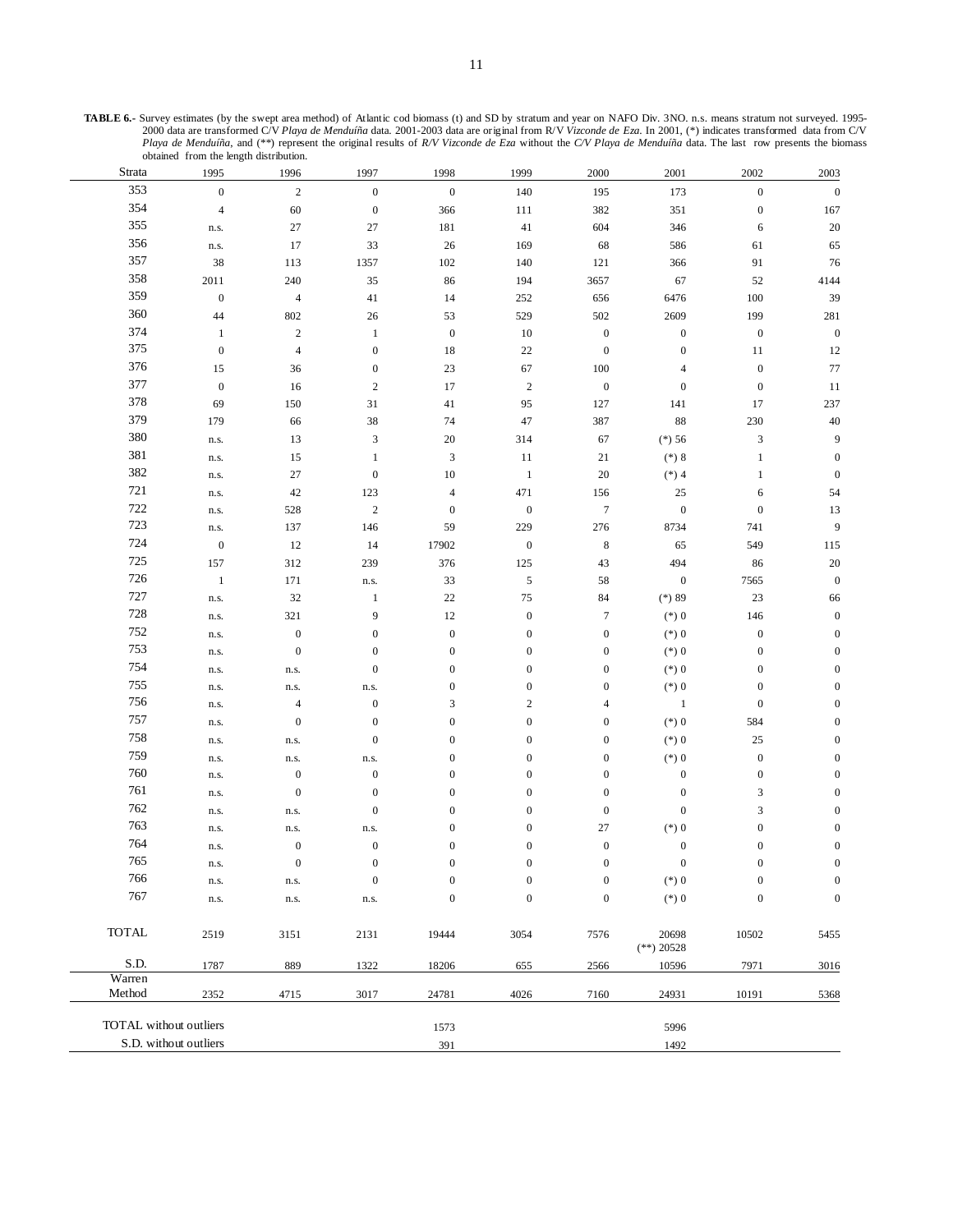|              | 1995             | 1996             | 1997             | 1998             | 1999             | 2000             | 2001             | 2002             | 2003             |
|--------------|------------------|------------------|------------------|------------------|------------------|------------------|------------------|------------------|------------------|
| a            | 0.0131           | 0.0055           | 0.0102           | 0.0061           | 0.0048           | 0.0060           | 0.0048           | 0.0057           | 0.0046           |
|              | $Error = 0.1241$ | $Error = 0.117$  | $Error = 0.2480$ | $Error = 0.0748$ | $Error = 0.0788$ | $Error = 0.0706$ | $Error = 0.0893$ | $Error = 0.1025$ | $Error = 0.0581$ |
| <sub>b</sub> | 2.8547           | 3.0868           | 2.9387           | 3.0671           | 3.1313           | 3.0822           | 3.1198           | 3.0783           | 3.1370           |
|              | $Error = 0.0338$ | $Error = 0.0303$ | $Error = 0.0629$ | $Error = 0.0197$ | $Error = 0.0203$ | $Error = 0.0179$ | $Error = 0.0228$ | $Error = 0.0274$ | $Error = 0.0153$ |
|              | $R^2 = 0.994$    | $R^2 = 0.994$    | $R^2 = 0.975$    | $R2 = 0.997$     | $R^2 = 0.997$    | $R^2 = 0.997$    | $R^2 = 0.996$    | $R^2 = 0.995$    | $R^2 = 0.998$    |
|              | $N = 192$        | $N = 467$        | $N = 431$        | $N = 687$        | $N = 430$        | $N = 877$        | $N = 488$        | $N = 678$        | $N = 516$        |

**TABLE 7**. Length weight relationships in the calculation of Atlantic cod biomass. The equation is **TABLE 7**. Length weight relationships in the calculation of Atlantic cod biomass. The equation is  $Weight = a(l + 0.5)^{b}$ <br>Spanish Spring Surveys on NAFO Div. 3NO: 1995-2003.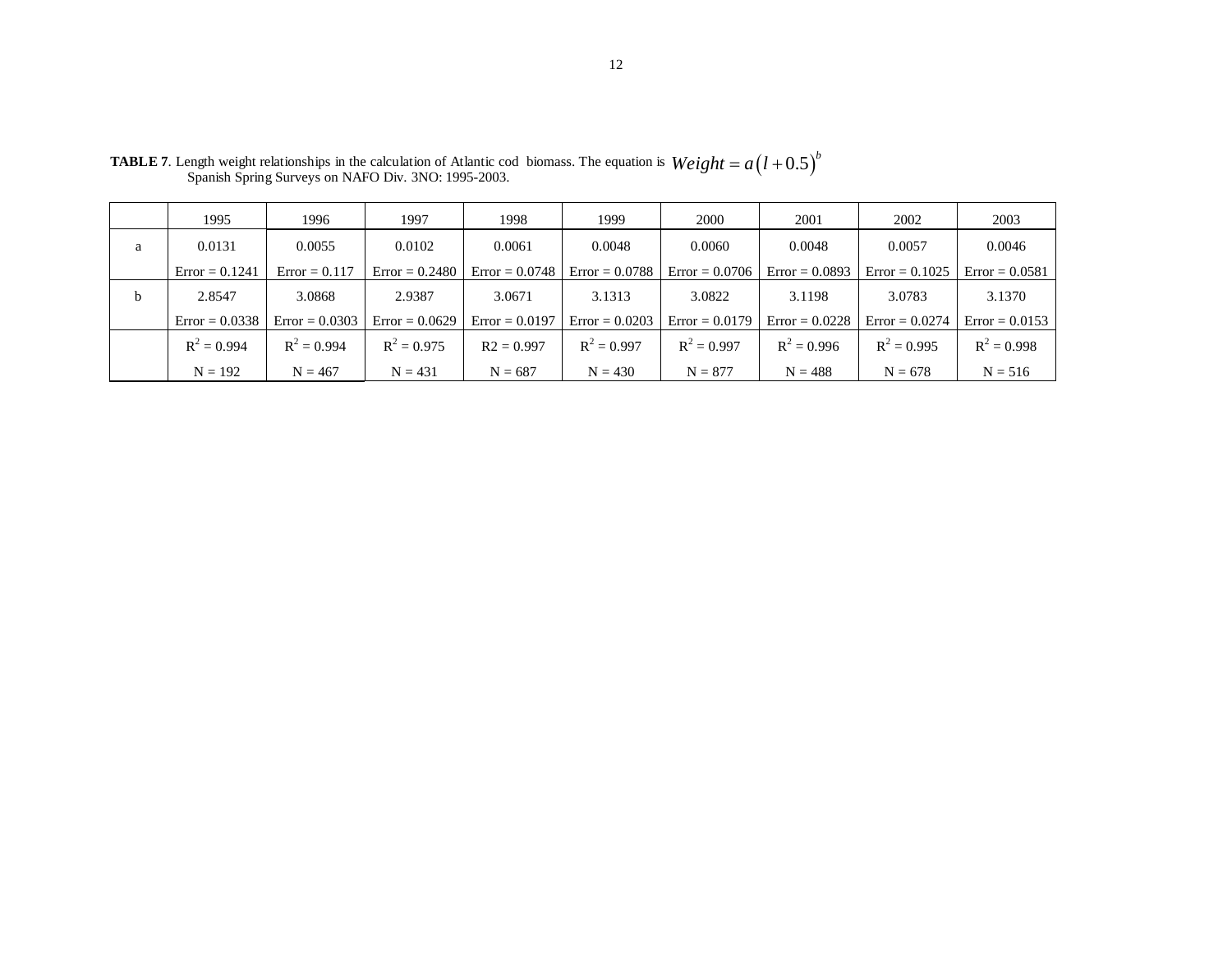**TABLE 8.-** Survey estimates (by the swept area method) of Atlantic cod abundance (,000) and SD by stratum and year on NAFO Div. 3NO. n.s. means stratum not surveyed. 1995-2000 data are transformed C/V *Playa de Menduíña* data. 2001-2003 data are original from R/V *Vizconde de Eza*. In 2001, (\*) indicates transformed data from C/V *Playa de Menduíña*, and (\*\*) represent the original results of *R/V Vizconde de Eza* without the *C/V Playa de Menduíña* data. The last row presents the biomass obtained from the length distribution.

| Strata           | 1995                   | 1996             | 1997                     | 1998             | 1999                      | 2000             | 2001                  | 2002             | 2003             |
|------------------|------------------------|------------------|--------------------------|------------------|---------------------------|------------------|-----------------------|------------------|------------------|
| 353              | $\boldsymbol{0}$       | $\boldsymbol{0}$ | $\boldsymbol{0}$         | $\sqrt{2}$       | 1338                      | 123              | 102                   | 6                | $\boldsymbol{0}$ |
| 354              | $\boldsymbol{0}$       | 106              | $\boldsymbol{0}$         | 217              | 409                       | 272              | 343                   | $\,$ 8 $\,$      | $22\,$           |
| 355              | n.s.                   | 34               | $\mathfrak{I}$           | 122              | 61                        | 704              | 558                   | 9                | 13               |
| 356              | n.s.                   | 24               | 16                       | 14               | 110                       | 65               | 3801                  | 61               | 36               |
| 357              | $26\,$                 | 150              | 738                      | 72               | 399                       | 108              | 740                   | 211              | 36               |
| 358              | 1520                   | 246              | 29                       | 56               | 417                       | 3914             | 157                   | 103              | 2507             |
| 359              | $\boldsymbol{0}$       | $\boldsymbol{0}$ | $\overline{4}$           | $\sqrt{5}$       | 448                       | 385              | 5455                  | 61               | 43               |
| 360              | 132                    | 3459             | 30                       | $30\,$           | 1239                      | 294              | 1078                  | 156              | 457              |
| 374              | $\boldsymbol{0}$       | $\boldsymbol{0}$ | $\boldsymbol{2}$         | $\boldsymbol{0}$ | 38                        | $\boldsymbol{0}$ | $\boldsymbol{0}$      | $\boldsymbol{0}$ | $\boldsymbol{0}$ |
| 375              | $\boldsymbol{0}$       | $\boldsymbol{0}$ | $\boldsymbol{0}$         | 14               | $40\,$                    | $\boldsymbol{0}$ | $\boldsymbol{0}$      | 15               | $\,$ 8 $\,$      |
| 376              | 18                     | $\boldsymbol{0}$ | $\boldsymbol{0}$         | 26               | 296                       | 144              | $\boldsymbol{0}$      | $\boldsymbol{0}$ | 36               |
| 377              | $\boldsymbol{0}$       | 22               | $\mathfrak{Z}$           | 13               | $\,8\,$                   | $\mathbf{1}$     | $\boldsymbol{0}$      | $\boldsymbol{0}$ | 9                |
| 378              | 130                    | 250              | 42                       | 40               | 174                       | 124              | 800                   | 29               | 618              |
| 379              | 336                    | 91               | 39                       | 58               | 129                       | 379              | 343                   | 760              | 65               |
| 380              | n.s.                   | 33               | $\mathfrak{Z}$           | 50               | 1344                      | 449              | $(*)$ 328             | 21               | 118              |
| 381              | n.s.                   | 36               | $\overline{2}$           | 6                | 51                        | 137              | $(*) 27$              | 12               | $\boldsymbol{0}$ |
| 382              | n.s.                   | 56               | $\boldsymbol{0}$         | 6                | $\,8\,$                   | 106              | $(*) 11$              | $10\,$           | $\boldsymbol{0}$ |
| 721              | n.s.                   | 29               | 160                      | $\mathfrak{Z}$   | 184                       | 77               | 24                    | 6                | 38               |
| 722              | n.s.                   | 347              | $\sqrt{3}$               | $\boldsymbol{0}$ | $\boldsymbol{0}$          | $\sqrt{5}$       | $\boldsymbol{0}$      | $\boldsymbol{0}$ | $11\,$           |
| 723              | n.s.                   | 158              | 140                      | 47               | 128                       | 164              | 11336                 | 692              | $\boldsymbol{7}$ |
| 724              | $\boldsymbol{0}$       | 13               | 14                       | 9340             | $\sqrt{2}$                | $\sqrt{5}$       | 56                    | 573              | $72\,$           |
| 725              | 201                    | 443              | 438                      | 326              | 169                       | 80               | 930                   | 214              | 18               |
| 726              | $\boldsymbol{0}$       | 3205             | n.s.                     | 31               | $\ensuremath{\mathsf{3}}$ | 90               | $\boldsymbol{0}$      | 7749             | $\boldsymbol{0}$ |
| 727              | n.s.                   | 87               | 6                        | 52               | 287                       | 304              | $(*) 164$             | 54               | 119              |
| 728              | n.s.                   | 491              | $\mathfrak{I}$           | 10               | $\boldsymbol{0}$          | $\boldsymbol{2}$ | $(\ast)$ 0            | 300              | $\mathbf{0}$     |
| 752              | n.s.                   | $\boldsymbol{0}$ | $\boldsymbol{0}$         | $\boldsymbol{0}$ | $\boldsymbol{0}$          | $\boldsymbol{0}$ | $(\ast)$ 0            | $\boldsymbol{0}$ | $\Omega$         |
| 753              | n.s.                   | $\boldsymbol{0}$ | $\boldsymbol{0}$         | $\boldsymbol{0}$ | $\boldsymbol{0}$          | $\boldsymbol{0}$ | $(*) 0$               | $\boldsymbol{0}$ | $\Omega$         |
| 754              | n.s.                   | n.s.             | $\boldsymbol{0}$         | $\boldsymbol{0}$ | $\boldsymbol{0}$          | $\boldsymbol{0}$ | $(\ast)$ 0            | $\boldsymbol{0}$ |                  |
| 755              | n.s.                   | n.s.             | n.s.                     | $\boldsymbol{0}$ | $\boldsymbol{0}$          | $\boldsymbol{0}$ | $(\ast)$ 0            | $\boldsymbol{0}$ |                  |
| 756              | n.s.                   | $\overline{4}$   | $\boldsymbol{0}$         | $\mathfrak{Z}$   | $\boldsymbol{0}$          | 3                | $\boldsymbol{0}$      | $\boldsymbol{0}$ | 0                |
| 757              | n.s.                   | $\boldsymbol{0}$ | $\mathbf{0}$             | $\boldsymbol{0}$ | $\boldsymbol{0}$          | $\boldsymbol{0}$ | $(*)0$                | 639              | 0                |
| 758              | n.s.                   | n.s.             | $\mathbf{0}$             | $\boldsymbol{0}$ | $\boldsymbol{0}$          | $\boldsymbol{0}$ | $(*) 0$               | 44               |                  |
| 759              | n.s.                   | n.s.             | n.s.                     | $\boldsymbol{0}$ | $\boldsymbol{0}$          | $\boldsymbol{0}$ | $(*)0$                | $\boldsymbol{0}$ |                  |
| 760              | n.s.                   | $\boldsymbol{0}$ | $\boldsymbol{0}$         | $\boldsymbol{0}$ | $\boldsymbol{0}$          | $\boldsymbol{0}$ | $\boldsymbol{0}$      | $\boldsymbol{0}$ |                  |
| 761              | n.s.                   | $\boldsymbol{0}$ | $\boldsymbol{0}$         | $\boldsymbol{0}$ | $\boldsymbol{0}$          | $\boldsymbol{0}$ | $\boldsymbol{0}$      | $\,$ 8 $\,$      |                  |
| 762              |                        |                  | $\boldsymbol{0}$         | $\boldsymbol{0}$ | $\boldsymbol{0}$          | $\boldsymbol{0}$ | $\boldsymbol{0}$      | 9                |                  |
| 763              | n.s.<br>n.s.           | n.s.<br>n.s.     |                          | $\boldsymbol{0}$ | $\boldsymbol{0}$          | 35               | $(\ast)$ 0            | $\boldsymbol{0}$ | $\Omega$         |
| 764              |                        | $\boldsymbol{0}$ | n.s.<br>$\boldsymbol{0}$ | $\boldsymbol{0}$ | $\boldsymbol{0}$          | $\boldsymbol{0}$ | $\boldsymbol{0}$      | $\boldsymbol{0}$ | 0                |
|                  | n.s.                   | $\boldsymbol{0}$ | $\boldsymbol{0}$         | $\boldsymbol{0}$ | $\mathbf{0}$              | $\Omega$         | $\boldsymbol{0}$      | $\Omega$         |                  |
| 765<br>766       | ${\bf n}.{\bf s}.$     |                  | $\boldsymbol{0}$         | $\boldsymbol{0}$ | $\boldsymbol{0}$          | $\boldsymbol{0}$ | $(*) 0$               | $\boldsymbol{0}$ | $\boldsymbol{0}$ |
| 767              | n.s.                   | n.s.             |                          | $\boldsymbol{0}$ | $\boldsymbol{0}$          | $\boldsymbol{0}$ | $(\ast)$ 0            | $\boldsymbol{0}$ | $\boldsymbol{0}$ |
|                  | ${\bf n}.{\bf s}.$     | n.s.             | n.s.                     |                  |                           |                  |                       |                  |                  |
| <b>TOTAL</b>     | 2364                   | 9284             | 1679                     | 10541            | 7284                      | 7969             | 26254<br>$(**)$ 25724 | 11749            | 4230             |
| S.D.             | 1358                   | 4097             | 727                      | 9495             | 1941                      | 3190             | 12806                 | 8093             | 1922             |
| Warren<br>Method | 2459                   | 8676             | 2163                     | 14755            | 6104                      | 7743             | 25754                 | 11749            | 4230             |
|                  | TOTAL without outliers |                  |                          | 1222             |                           |                  | 9526                  |                  |                  |
|                  | S.D. without outliers  |                  |                          | 245              |                           |                  | 3675                  |                  |                  |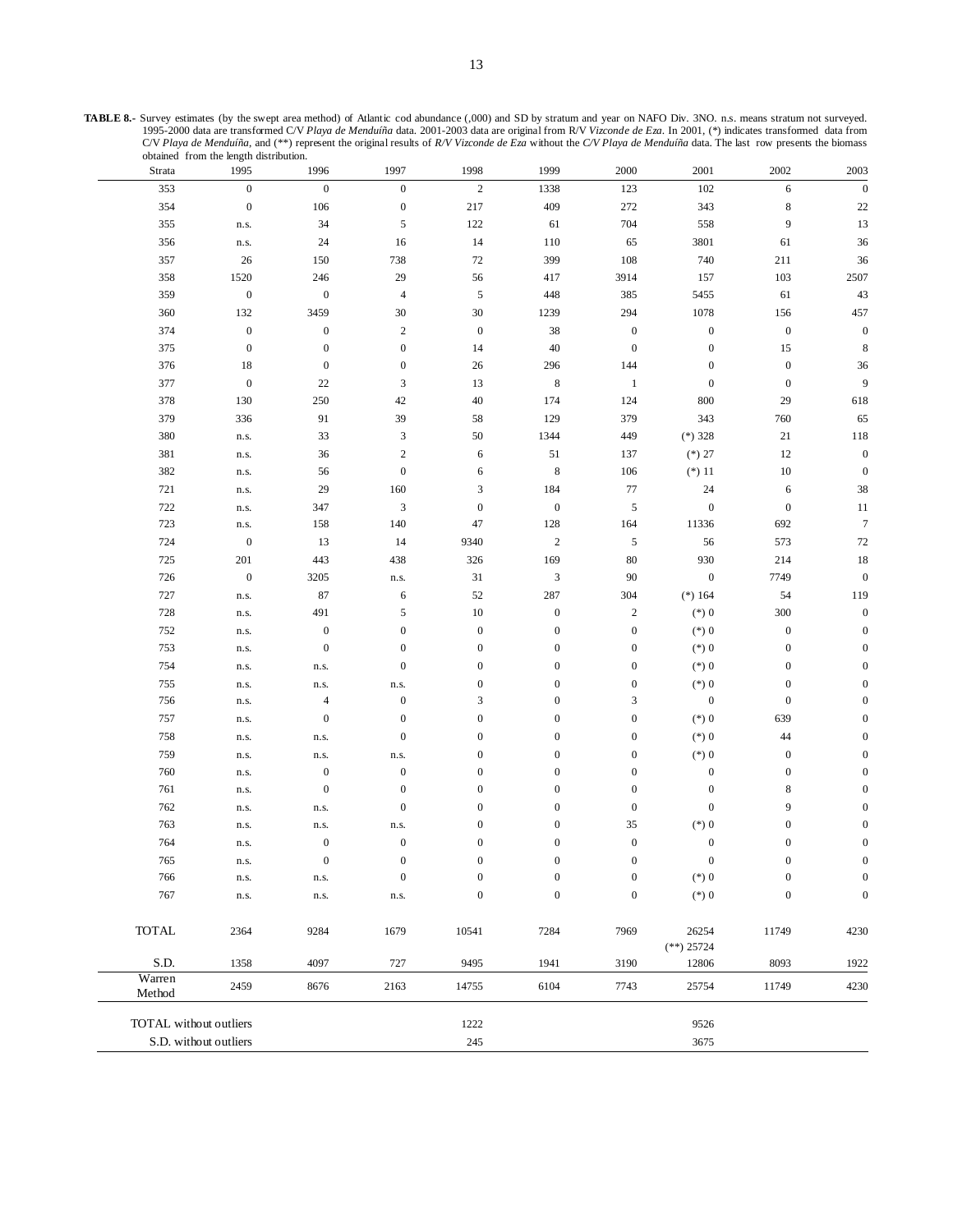| Lenght (cm.)             | 1995     | 1996    | 1997.   | 1998    | 1999      | 2000    | 2001    | 2002      | 2003   |
|--------------------------|----------|---------|---------|---------|-----------|---------|---------|-----------|--------|
|                          |          |         |         |         |           |         |         |           |        |
| 8                        | 0.000    | 0.000   | 0.000   | 0.000   | 0.000     | 0.000   | 0.361   | 0.000     | 0.000  |
| $10\,$                   | 0.806    | 0.000   | 0.000   | 0.000   | 0.111     | 0.000   | 0.000   | 0.984     | 0.000  |
| 12                       | 1.045    | 0.000   | 0.000   | 0.032   | 0.000     | 0.000   | 0.000   | 0.663     | 1.517  |
| 14                       | 0.473    | 0.000   | 0.000   | 0.270   | 1.508     | 0.351   | 0.000   | 1.023     | 10.621 |
|                          | 2.218    |         | 0.000   |         | 13.468    |         | 0.000   | 0.645     | 4.552  |
| 16                       |          | 0.000   |         | 0.369   |           | 1.754   |         |           |        |
| 18                       | 0.623    | 0.827   | 0.000   | 0.224   | 35.981    | 3.833   | 1.083   | 1.255     | 10.621 |
| $20\,$                   | 0.360    | 0.433   | 0.000   | 0.195   | 29.735    | 7.604   | 0.361   | 0.000     | 10.730 |
| 22                       | 4.646    | 11.390  | 0.000   | 0.145   | 16.809    | 18.052  | 3.068   | 0.967     | 13.765 |
| 24                       | 8.599    | 21.711  | 0.388   | 0.078   | 59.332    | 25.698  | 6.136   | 4.192     | 18.371 |
|                          |          |         |         |         |           |         |         |           |        |
| 26                       | 19.433   | 54.092  | 0.404   | 0.687   | 161.472   | 27.827  | 9.205   | 7.381     | 23.251 |
| 28                       | 20.116   | 67.158  | 3.227   | 1.581   | 191.521   | 33.271  | 15.881  | 7.418     | 36.907 |
| $30\,$                   | 12.776   | 50.891  | 2.801   | 2.838   | 111.371   | 52.478  | 10.287  | 12.893    | 34.036 |
| 32                       | 30.899   | 45.282  | 14.684  | 2.766   | 43.014    | 39.162  | 9.570   | 18.064    | 33.927 |
| 34                       | 25.738   | 63.916  | 25.942  | 2.023   | 17.332    | 44.468  | 7.940   | 29.010    | 15.501 |
|                          |          |         |         |         |           |         |         |           |        |
| 36                       | 31.538   | 125.171 | 49.998  | 2.189   | 15.205    | 58.838  | 20.594  | 36.831    | 18.426 |
| 38                       | 27.386   | 131.641 | 75.262  | 2.575   | 12.170    | 79.862  | 40.471  | 46.875    | 27.749 |
| 40                       | 35.932   | 132.407 | 59.206  | 7.833   | 19.576    | 128.377 | 64.126  | 46.922    | 15.446 |
| 42                       | 36.450   | 69.479  | 36.003  | 5.099   | 10.796    | 107.532 | 65.570  | 71.542    | 21.515 |
| 44                       | 61.084   | 54.412  |         |         | 6.807     | 77.233  | 85.628  | 90.994    | 23.230 |
|                          |          |         | 36.410  | 13.469  |           |         |         |           |        |
| 46                       | 80.263   | 18.995  | 30.710  | 31.091  | 9.075     | 38.947  | 76.962  | 112.064   | 23.700 |
| 48                       | 81.344   | 27.152  | 27.812  | 57.545  | 3.777     | 29.257  | 114.169 | 111.080   | 39.213 |
| 50                       | 62.052   | 16.153  | 24.311  | 50.898  | 5.254     | 16.691  | 116.325 | 78.008    | 27.292 |
| 52                       | 67.887   | 10.433  | 17.295  | 54.469  | 8.088     | 9.771   | 100.589 | 90.676    | 63.993 |
|                          |          |         |         |         |           |         |         |           |        |
| 54                       | 68.354   | 11.718  | 26.683  | 73.507  | 10.717    | 7.744   | 86.487  | 81.922    | 85.829 |
| 56                       | 84.417   | 15.356  | 40.616  | 122.217 | 16.111    | 8.213   | 64.453  | 59.260    | 85.107 |
| 58                       | 89.077   | 17.869  | 96.420  | 133.718 | 24.407    | 10.824  | 36.829  | 34.634    | 67.028 |
| 60                       | 41.646   | 13.985  | 93.171  | 129.803 | 36.372    | 13.277  | 25.092  | 20.384    | 75.553 |
| 62                       | 58.529   | 11.780  | 121.266 | 71.562  | 28.481    | 13.308  | 1.444   | 18.454    | 51.079 |
|                          |          |         |         |         |           |         |         |           |        |
| 64                       | 21.545   | 9.283   | 60.533  | 47.031  | 31.465    | 14.403  | 3.610   | 4.533     | 41.614 |
| 66                       | 9.559    | 3.508   | 52.597  | 53.655  | 20.610    | 21.493  | 6.498   | 4.533     | 42.192 |
| 68                       | 1.304    | 4.484   | 63.963  | 37.625  | 21.778    | 23.568  | 2.710   | 0.323     | 15.316 |
| 70                       | 6.950    | 3.137   | 21.273  | 9.858   | 14.723    | 17.041  | 4.873   | 4.210     | 18.929 |
| 72                       | 6.950    |         | 4.306   | 32.809  | 4.799     |         | 1.807   | 0.968     | 15.894 |
|                          |          | 2.895   |         |         |           | 19.243  |         |           |        |
| 74                       | 0.000    | 2.657   | 9.012   | 24.532  | 6.454     | 18.010  | 1.625   | 0.000     | 0.000  |
| 76                       | 0.000    | 0.552   | 2.158   | 11.213  | 4.719     | 10.798  | 0.180   | 0.000     | 4.552  |
| $78\,$                   | 0.000    | 0.728   | 0.000   | 5.493   | 3.509     | 11.884  | 4.152   | 0.323     | 3.035  |
| 80                       | 0.000    | 0.419   | 1.077   | 5.901   | 0.859     | 2.920   | 1.805   | 0.000     | 5.491  |
|                          |          |         |         |         |           |         |         | 0.000     |        |
| 82                       | 0.000    | 0.000   | 1.258   | 1.136   | 0.255     | 1.101   | 4.696   |           | 2.456  |
| 84                       | 0.000    | 0.000   | 0.243   | 1.034   | 0.127     | 1.236   | 0.541   | 0.000     | 1.517  |
| 86                       | 0.000    | 0.000   | 0.000   | 0.204   | 0.545     | 1.554   | 0.903   | 0.322     | 2.456  |
| 88                       | 0.000    | 0.000   | 0.243   | 2.222   | 0.509     | 0.687   | 0.541   | 0.000     | 1.517  |
| 90                       | 0.000    | 0.086   | 0.000   | 0.000   | 0.127     | 0.273   | 0.722   | 0.323     | 1.517  |
|                          |          |         |         |         |           |         |         |           |        |
| 92                       | 0.000    | 0.000   | 0.244   | 0.000   | 0.127     | 0.596   | 0.180   | 0.000     | 0.000  |
| 94                       | 0.000    | 0.000   | 0.000   | 0.051   | 0.382     | 0.182   | 0.180   | 0.000     | 0.000  |
| 96                       | 0.000    | 0.000   | 0.000   | 0.000   | 0.000     | 0.091   | 0.722   | 0.000     | 1.517  |
| 98                       | 0.000    | 0.000   | 0.000   | 0.000   | 0.255     | 0.091   | 0.361   | 0.000     | 0.000  |
| 100                      | 0.000    | 0.000   | 0.000   | 0.000   | 0.127     | 0.091   | 0.000   | 0.000     | 0.000  |
| 102                      | 0.000    |         |         |         |           |         |         | 0.000     |        |
|                          |          | 0.000   | 0.000   | 0.000   | 0.000     | 0.091   | 0.000   |           | 1.517  |
| 104                      | 0.000    | 0.000   | 0.000   | 0.051   | 0.000     | 0.091   | 0.000   | 0.322     | 0.000  |
| 106                      | 0.000    | 0.000   | 0.000   | 0.000   | 0.000     | 0.091   | 0.000   | 0.000     | 1.517  |
| 108                      | 0.000    | 0.000   | 0.000   | 0.000   | 0.000     | 0.000   | 0.000   | 0.000     | 0.000  |
| 110                      | 0.000    | 0.000   | 0.000   | 0.000   | 0.000     | 0.000   | 0.541   | 0.000     | 0.000  |
|                          |          |         |         |         |           |         |         |           |        |
| 112                      | 0.000    | 0.000   | 0.000   | 0.000   | 0.000     | 0.000   | 0.361   | 0.000     | 0.000  |
| 114                      | 0.000    | 0.000   | 0.000   | 0.000   | 0.000     | 0.000   | 0.000   | 0.000     | 0.000  |
| 116                      | 0.000    | 0.000   | 0.244   | 0.000   | 0.000     | 0.000   | 0.000   | 0.000     | 0.000  |
| 118                      | 0.000    | 0.000   | 0.243   | 0.000   | 0.000     | 0.091   | 0.000   | 0.000     | 0.000  |
| 120                      | 0.000    | 0.000   | 0.000   | 0.000   | 0.000     | 0.000   | 0.000   | 0.000     | 0.000  |
|                          |          |         |         |         |           |         |         |           |        |
| 122                      | 0.000    | 0.000   | 0.000   | 0.000   | 0.136     | 0.000   | 0.000   | 0.000     | 0.000  |
| 124                      | 0.000    | 0.000   | 0.000   | 0.000   | 0.000     | 0.000   | 0.000   | 0.000     | 0.000  |
| 126                      | 0.000    | 0.000   | 0.000   | 0.000   | 0.000     | 0.000   | 0.000   | 0.000     | 0.000  |
| 128                      | 0.000    | 0.000   | 0.000   | 0.000   | 0.000     | 0.000   | 0.000   | 0.000     | 0.000  |
| 130                      | 0.000    | 0.000   | 0.000   | 0.000   | 0.000     | 0.000   | 0.000   | 0.000     | 0.000  |
|                          |          |         |         |         |           |         |         |           |        |
| 132                      | 0.000    | 0.000   | 0.000   | 0.000   | 0.000     | 0.000   | 0.361   | 0.000     | 0.000  |
|                          |          |         |         |         |           |         |         |           |        |
| Total                    | 1000     | 1000    | 1000    | 1000    | 1000      | 1000    | 1000    | 1000      | 1000   |
|                          |          |         |         |         |           |         |         |           |        |
| $N^{\circ}$ Ind. $(*)$ : | 758      | 2271    | 742     | 967     | 2770      | 2753    | 1591    | 1030      | 539    |
|                          |          |         |         |         |           |         |         |           |        |
| $No$ samples:            | 16       | 40      | 40      | 55      | 72        | 70      | 32      | 41        | 42     |
| Range:                   | $9 - 72$ | 18-89   | 24-118  | 12-104  | $9 - 121$ | 13-118  | 8-132   | $9 - 104$ | 12-106 |
| Total catch:             | 405      | 611     | 537     | 3239    | 613       | 1274    | 3487    | 2806      | 846    |
| Sampled catch:           | 182      | 373     | 248     | 410     | 527       | 752     | 1107    | 776       | 654    |
| Total hauls:             | 77       | 112     |         | 124     | 114       |         | 83      |           | 122    |
|                          |          |         | 128     |         |           | 118     |         | 125       |        |

**TABLE 9.-** Atlantic cod length distribution. Estimated numbers in frequency in ‰. Spanish Spring Survey on NAFO 3NO: 1995-2003. 1995-2000 data are transformed C/V *Playa de Menduíña* data. 2001-2003 data are original R/V *Vizconde de Eza* data. (\*) indicates untransformed data.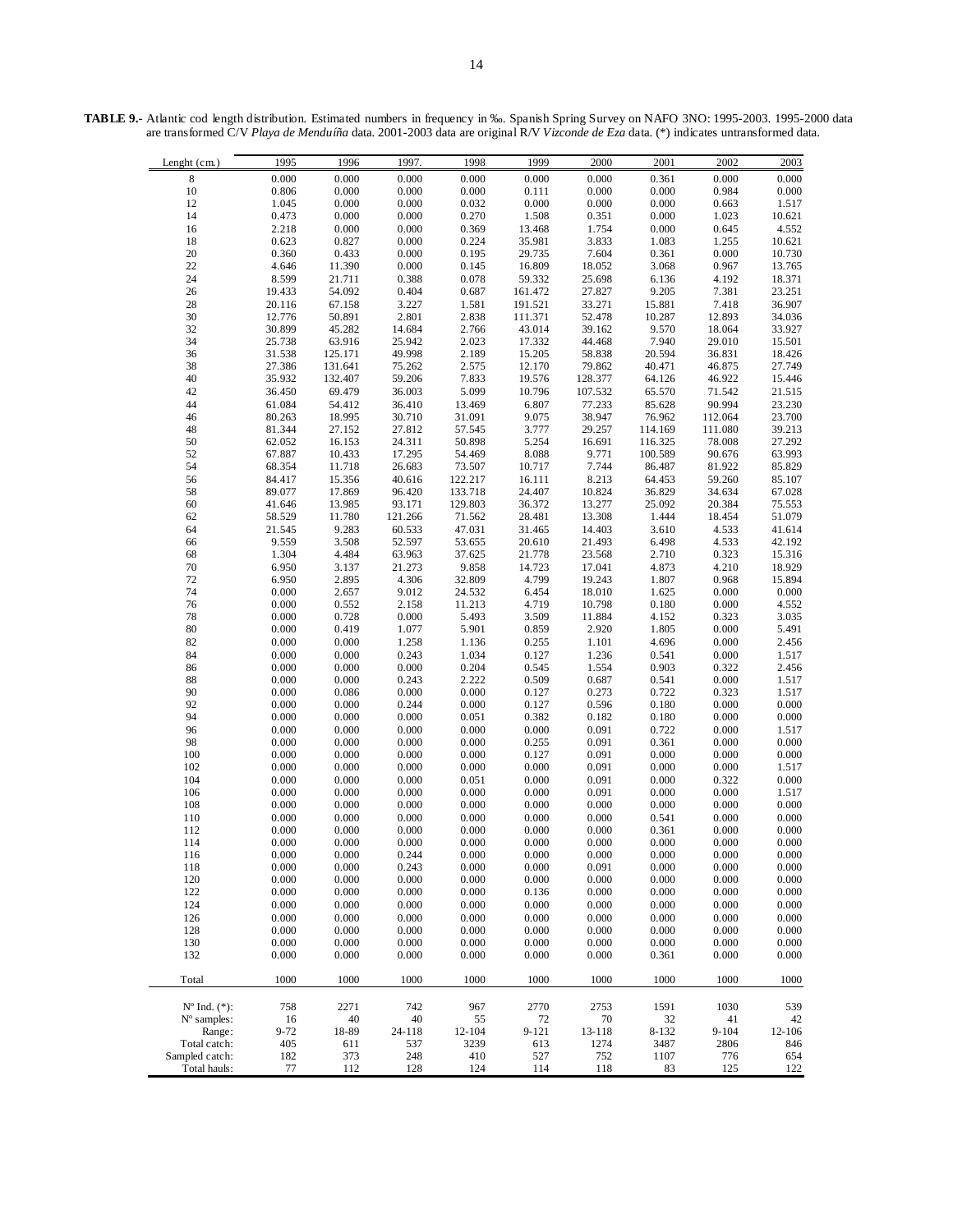

**FIG. 1.** BoxPlot of the Atlantic cod catches in 1998.



**FIG. 2.** BoxPlot of the Atlantic cod catches in 2001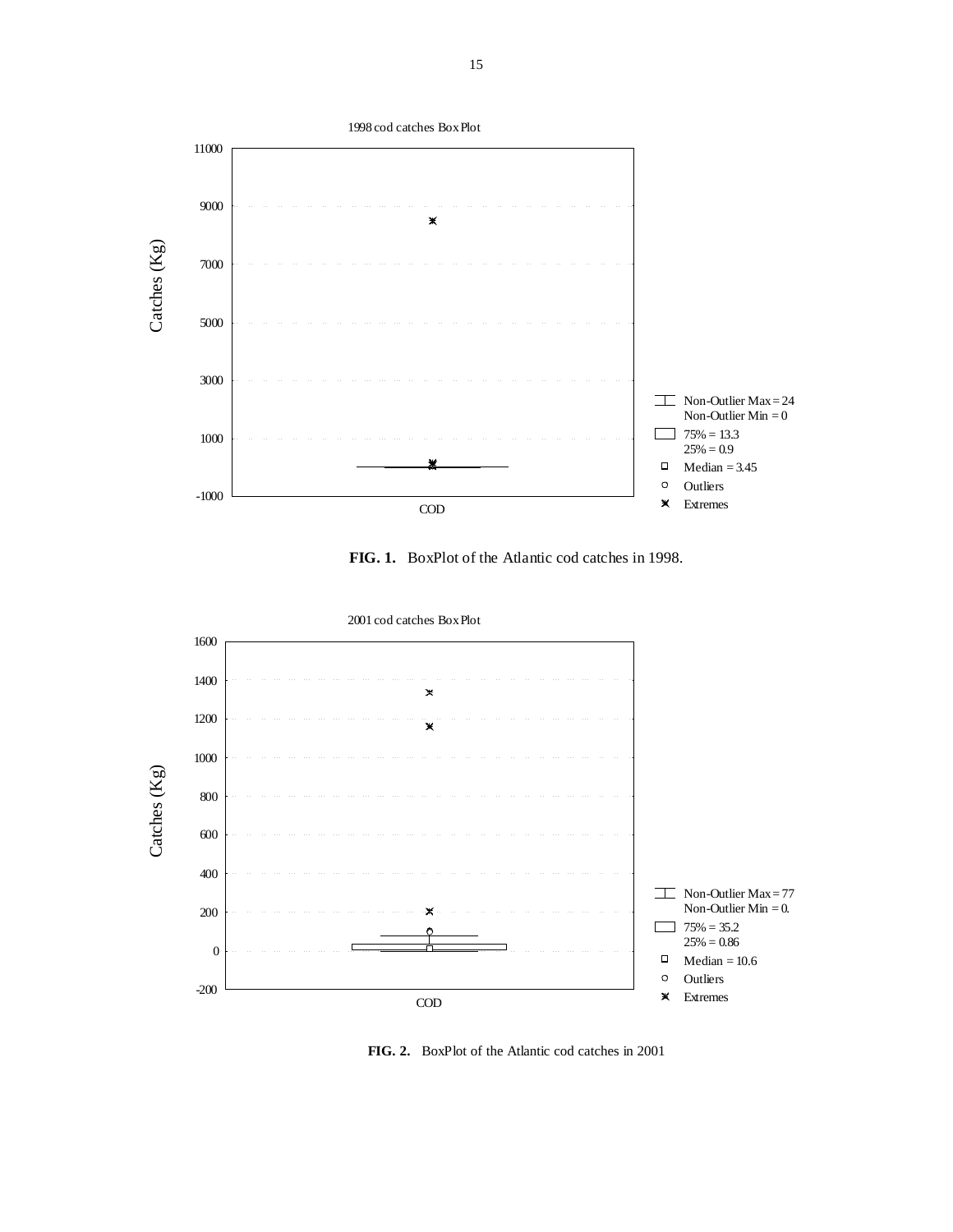

**FIG. 3.** 2001 outliers in Atlantic cod length adjust



**FIG. 4.** Atlantic cod stratified mean catches in Kg and ±SD by year. Spanish Spring surveys on NAFO Div. 3NO: 1995-2003 (1995-2000 transformed data from C/V *Playa de Menduíña*; 2001-2003 original data from R/V *Vizconde de Eza*).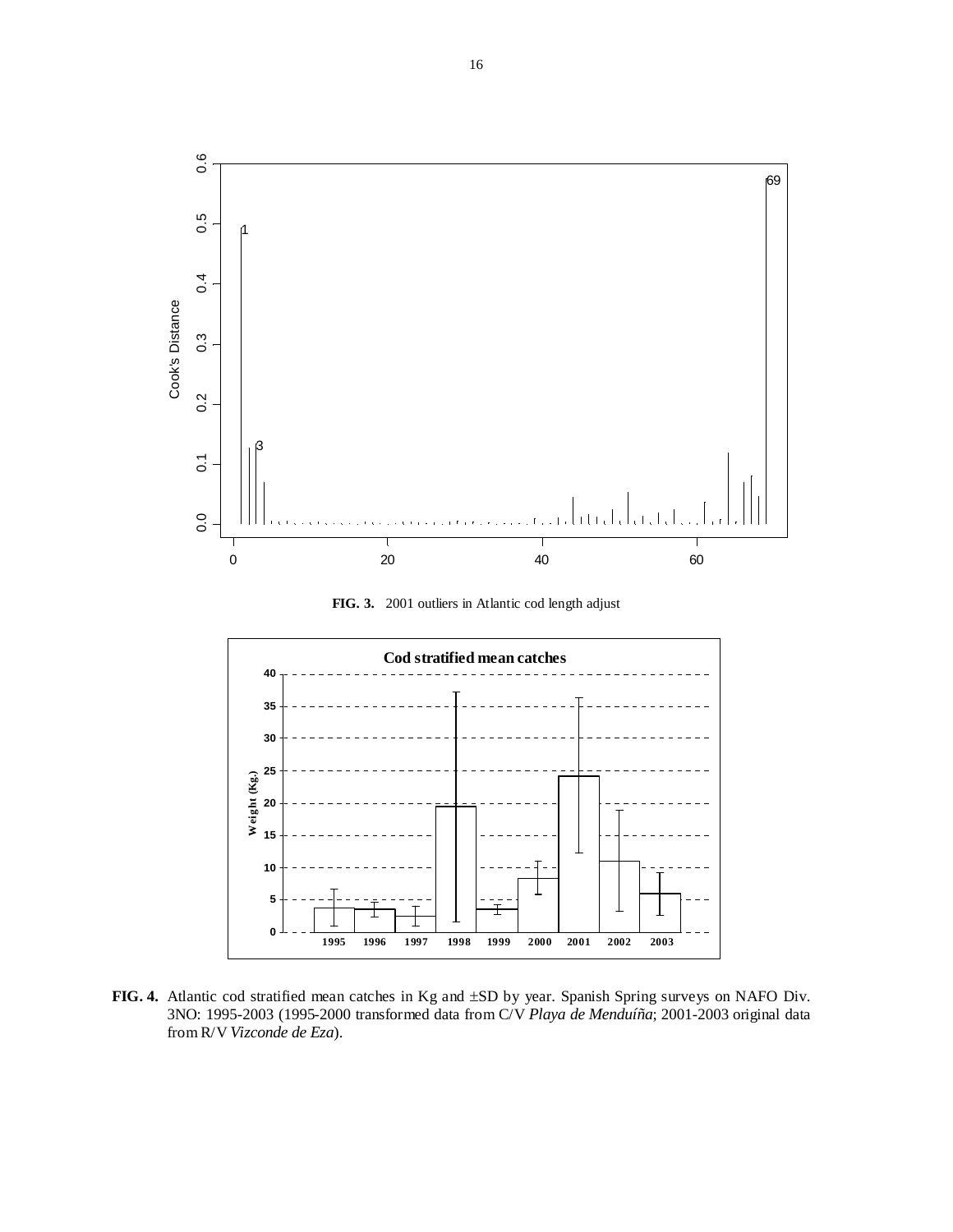

**FIG. 5.** Atlantic cod stratified mean catches in Kg and ±SD by year. Spanish Spring surveys on NAFO Div. 3NO: 1995-2003 (1995-2000 transformed data from C/V *Playa de Menduíña*; 2001-2003 original data from R/V *Vizconde de Eza*). In year 1998, a 8 tonnes catch was avoided, and in year 2001, two of more than 1 tonne catches were avoided.



**FIG. 6.** Atlantic cod biomass in tons and ±SD by year. Spanish Spring surveys on NAFO Div. 3NO: 1995- 2003 (1995-2000 transformed data from C/V *Playa de Menduíña*; 2001-2003 original data from R/V *Vizconde de Eza*).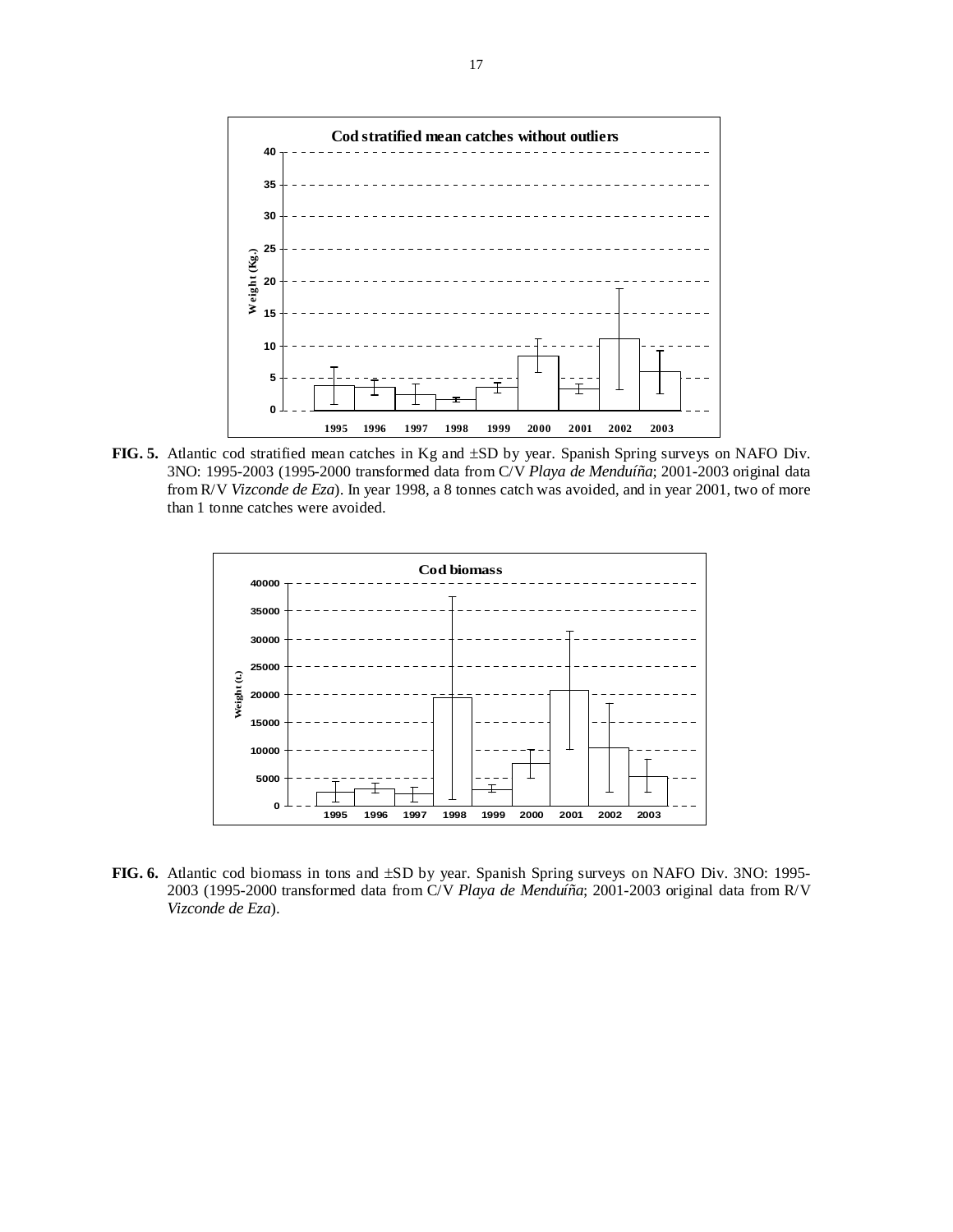

**FIG. 7.** Atlantic cod biomass in tons and ±SD by year. Spanish Spring surveys on NAFO Div. 3NO: 1995- 2003 (1995-2000 transformed data from C/V *Playa de Menduíña*; 2001-2003 original data from R/V *Vizconde de Eza*). In year 1998, a 8 tonnes catch was avoided, and in year 2001, two of more than 1 tonne catches were avoided.



**FIG. 8.** Atlantic cod biomass in tons transformed with the two different methods: MCG and Warren. The values without outliers in years 1998 and 2001 are marked.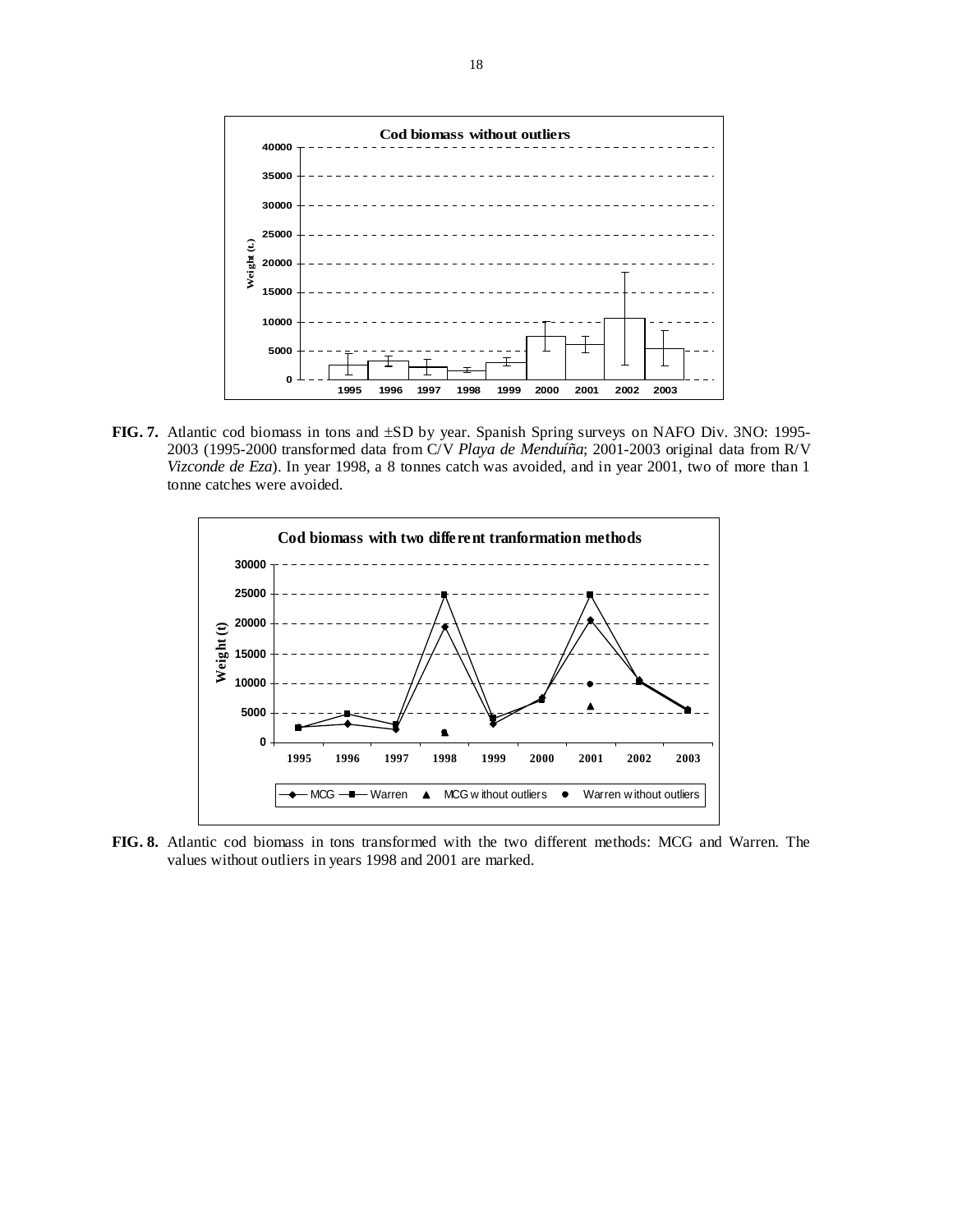

**FIG. 9.** Atlantic cod abundance in thousand and ±SD by stratum and year. Spanish Spring surveys on NAFO Div. 3NO: 1995-2003 (1995-2000 transformed data from C/V *Playa de Menduíña*; 2001-2003 original data from R/V *Vizconde de Eza*).



**FIG. 10.** Atlantic cod abundance in thousand and ±SD by stratum and year. Spanish Spring surveys on NAFO Div. 3NO: 1995-2002 (1995-2000 transformed data from C/V *Playa de Menduíña*; 2001-2003 original data from R/V *Vizconde de Eza*). In year 1998, a 8 tonnes catch was avoided, and year 2001, two of more than 1 tonne catches were avoided.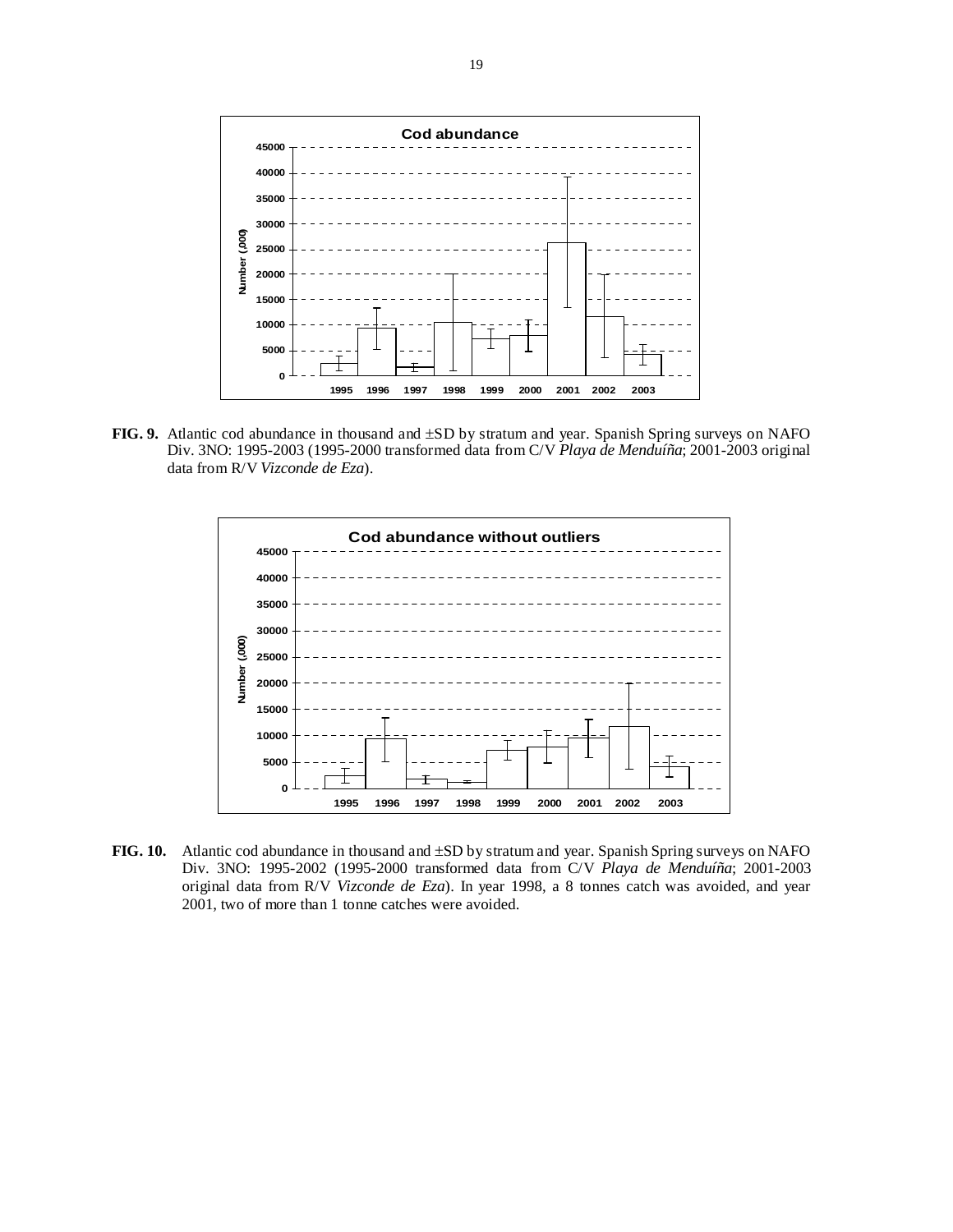

**FIG. 11.** Atlantic cod abundance in thousand transformed with the two different methods: MCG and Warren. The values without outliers in years 1998 and 2001 are marked.



**FIG. 12.** Ratios of *Campelen* catch to *Pedreira* catch, by length group, of Atlantic cod, from comparative fishing trials between the two gears on the C/V *Playa de Menduíña* and the R/V *Vizconde de Eza*. The dots are the observed ratios and the curve is the fitted line. The dotted vertical lines show the three length classes made for doing the transformation.